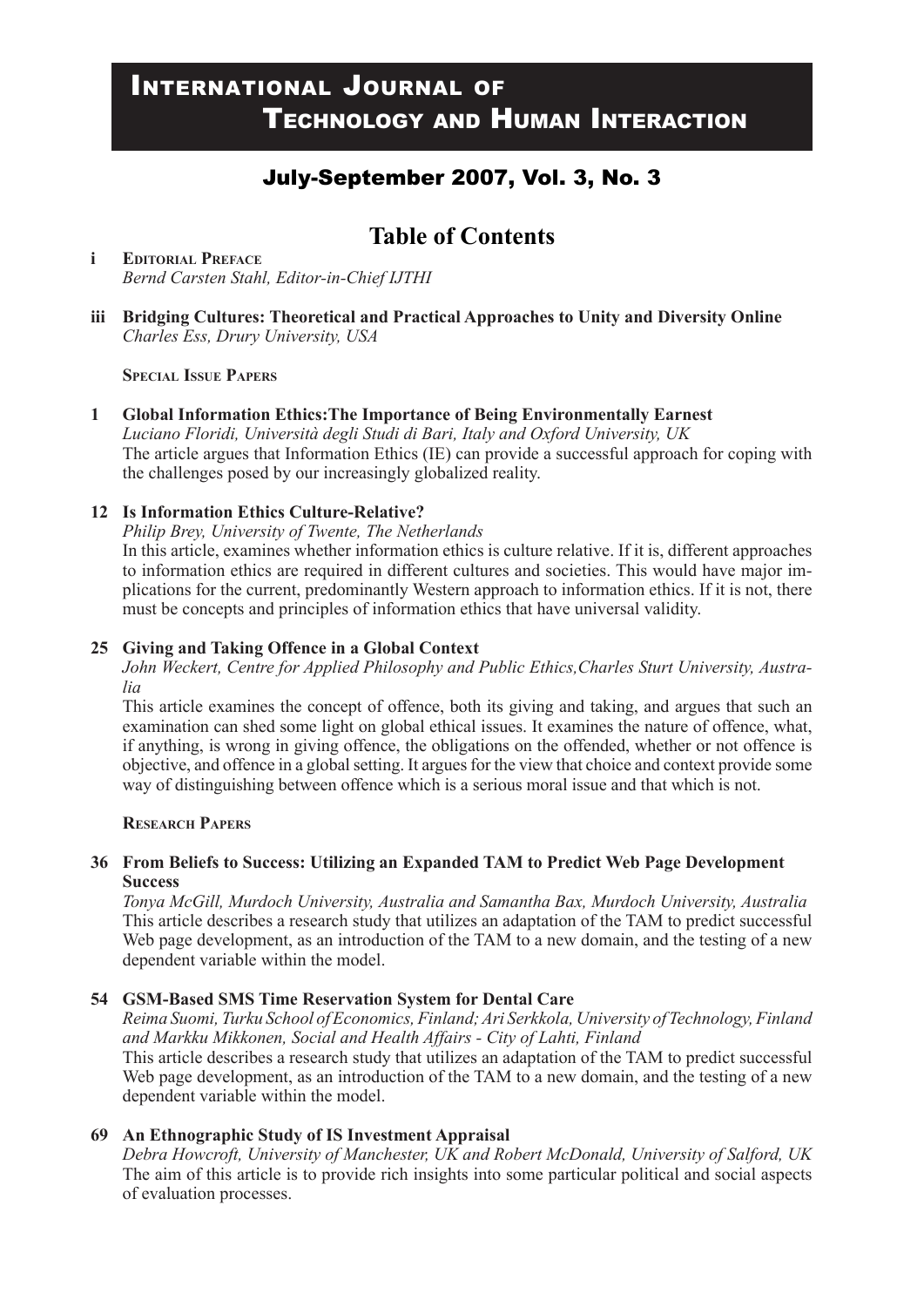# **From beliefs to success: Utilizing an Expanded TAM to Predict Web Page Development Success**

*Tonya McGill, Murdoch University, Australia Samantha Bax, Murdoch University, Australia*

# **AbstrAct**

*The technology acceptance model (TAM) is a popular model for the prediction of information systems acceptance behaviors, defining a causal linkage between beliefs, attitudes, intentions, and the usage of information technologies. Since its inception, numerous studies have utilized the TAM, providing empirical support for the model in both traditional and Internet-based computing settings. This article describes a research study that utilizes an adaptation of the TAM to predict successful Web page development, as an introduction of the TAM to a new domain, and the testing of a new dependent variable within the model. The study found some evidence to support the use of the TAM as a starting point for the prediction of Web development success, finding causal linkages between the belief constructs and the attitude constructs, and the intent construct and the successful development of Web pages. However, additional research is required to further study the expanded model introduced within this article.*

*Keywords: computer attitudes; internet attitudes; system development success; technology acceptance model (TAM)* 

## **IntroductIon**

The TAM is a well-established model for the prediction of information systems usage. However, despite a number of studies being conducted with the Internet as a research domain, very few of these studies consider more than the usage of Internet technologies. We propose that this research should be extended to the domain of Web page development, as this activity forms a critical component of the Internet and its usage. Furthermore, Web page development is increasingly becoming a large part of the information technology activities of organizations (Taylor, McWilliam, Forsythe & Wade, 2002), and concerns have been raised about the increasing numbers of individuals who create Web pages without sufficient skills to do so (Gellerson & Gaedke, 1999). However, very little research has focused on the success of these applications or factors which may influence their success. The study described in this article uses an adaptation of the TAM to investigate the

Copyright © 2007, IGI Global. Copying or distributing in print or electronic forms without written permission of IGI Global is prohibited.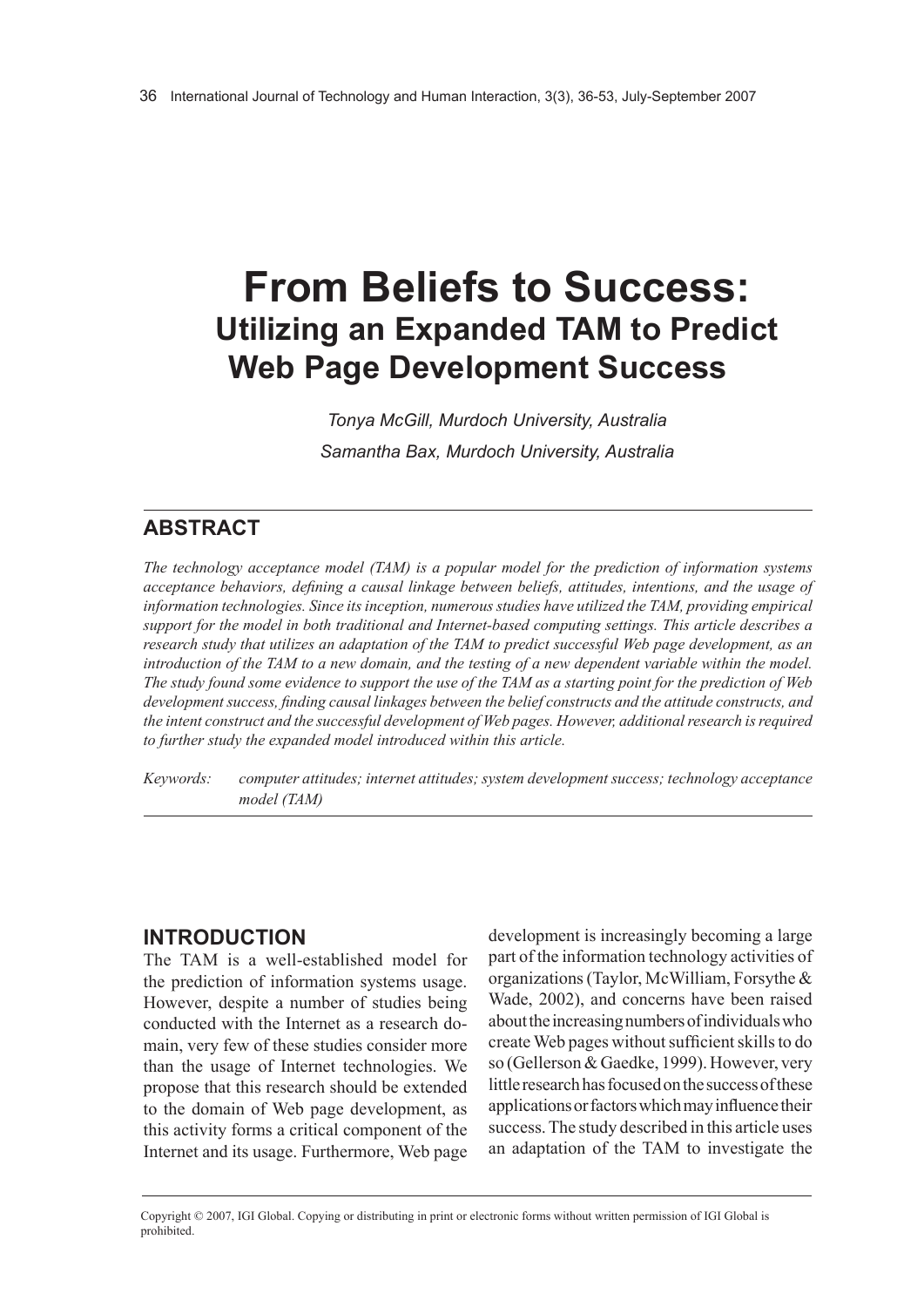relationships between an individual's beliefs, attitudes, intentions, and their subsequent success, as an attempt to ascertain whether these factors can be used to predict the success of Web application development.

#### **the technology Acceptance model**

Davis's (1989) TAM is grounded in the theoretical underpinnings of the theory of reasoned action (TRA)(Fishbein & Ajzen, 1975). The TRA asserts that an individual's actual behavior is linked to their beliefs, attitudes, and intentions to perform that behavior, such that an individual's beliefs toward a particular action influences their attitudes (or "general feeling[s] of favorableness or unfavorableness") (Fishbein & Ajzen, 1975, p. 216) toward that action. These attitudes then influence their intention to perform that action, which finally affects their undertaking of that particular action (Fishbein & Ajzen, 1975).

The TAM refines the TRA in order to model the user acceptance of information systems (Davis, Bagozzi & Warshaw, 1989). This model has since been declared as "one of the most influential research models in studying the determinants of IT usage" (Chau, 2001, p. 26). It has also been important in the theorizing of the causal linkages between external factors, internal beliefs, attitudes, and behavioral intentions (Davis et al., 1989). The TAM is presented in Figure 1.

Guided by previous research in the field identifying determinants of information technology acceptance (e.g., DeSanctis, 1983; Robey, 1979; Schultz & Slevin, 1975; Swanson, 1987), the TAM utilizes the two variables of perceived usefulness and perceived ease of use as determinants of an individual's attitude toward using a particular technology. These two variables form the belief constructs within the TAM (Davis et al., 1989). Perceived usefulness has been defined as "the degree to which a person believes that using a particular system would enhance his or her job performance" (Davis, 1989, p. 320); whilst perceived ease of use is defined as "the degree to which a person believes that using a particular system would be free of effort" (Davis, 1989, p. 320). These two factors are theorized to be the fundamental variables in the prediction of information technology acceptance (Davis et al., 1989).

The attitude construct within the TAM pertains to an individual's attitude toward using a particular information technology, whilst the intention construct refers to the individual's intention to use the technology in question, and the behavioral construct concerns the actual usage of the information system (Davis et al., 1989). Therefore, the TAM states that an individual's acceptance of an information technology is dependent on their beliefs about the usefulness and ease of use of the technology,





Copyright © 2007, IGI Global. Copying or distributing in print or electronic forms without written permission of IGI Global is prohibited.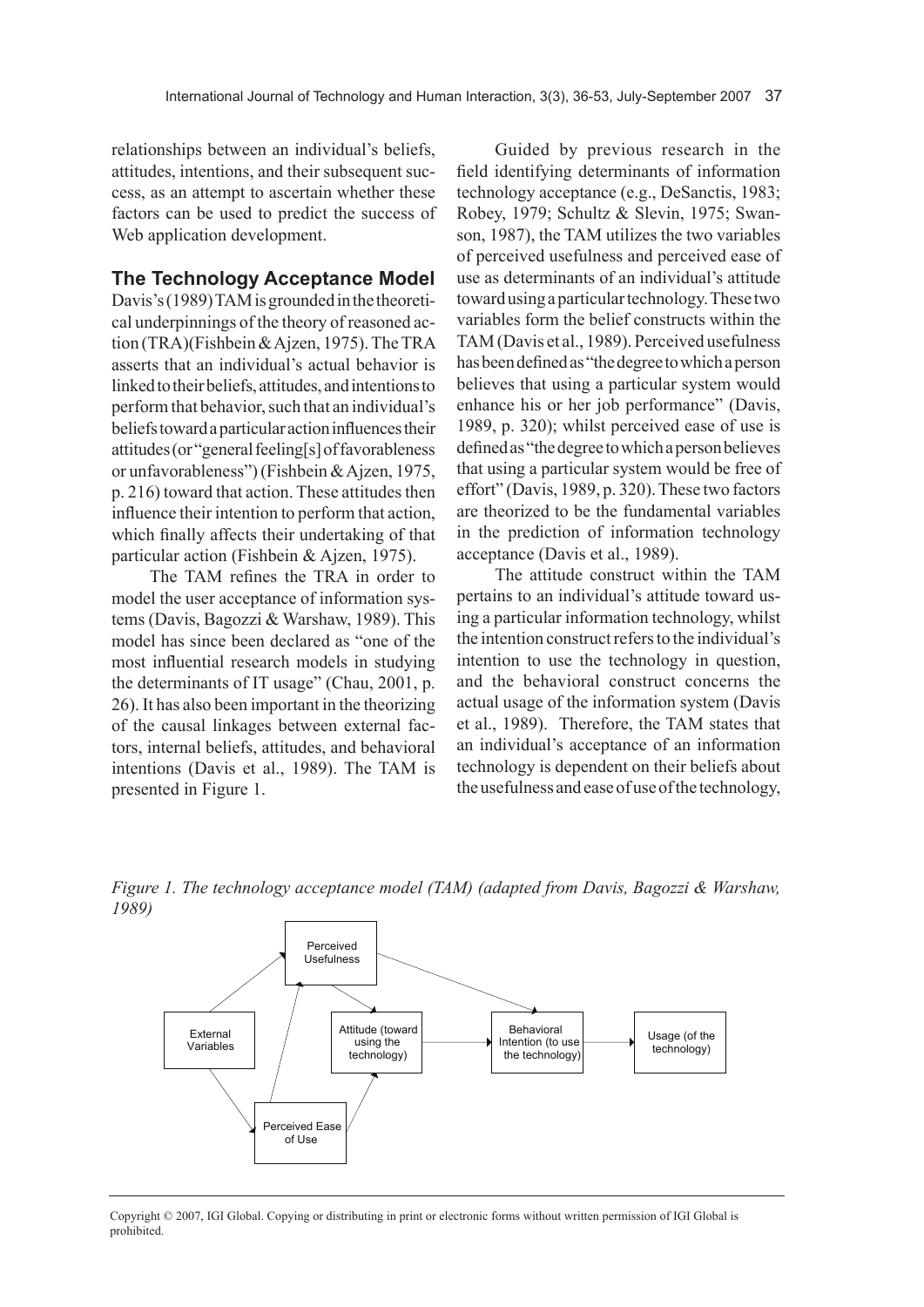which in turn influences their attitudes toward using, and then intentions to use that technology. The intention to use is then causally linked to the individual's actual usage of a particular information technology.

#### **Studies Involving the TAM**

Numerous studies of the predicted relationships within the TAM have been conducted in traditional as well as Internet computing environments. These studies have obtained valid and reliable empirical support for the model in both computing settings (e.g., Adams, Nelson & Todd, 1992; Lederer, Maupin, Sena & Zhuang, 2000; Moon & Kim, 2001; Seyal, Rahman & Rahim, 2002; Teo, Lim & Lai, 1999; Venkatesh & Davis, 1994, 1996). However, despite the large number of studies, few have utilized a dependent variable other than that of system usage.

As described previously, the TAM has been "specifically tailored for modeling [the] user acceptance of information systems" (Davis et al., 1989, p. 985), a measure of an information system's success (Mason, 1978). However, Mason (1978) has identified a number of other measures of information system success, including: user satisfaction, organizational impact, system quality, and information quality. Each of these constructs has been studied (e.g., DeLone & McLean, 1992; Guimaraes & Igbaria, 1997; Igbaria, Guimaraes, & Davis, 1995; Igbaria & Tan, 1997; McGill, Hobbs & Klobas, 2003), however, there has been little research on how these constructs might relate to the user acceptance modeled in TAM. In addition, the investigation of the relationship between behavior and objective outcome measures such as performance and quality within the TAM, is an issue which has been noted as requiring further study (Lee, Kozar, & Larson, 2004).

Furthermore, despite studies being conducted utilizing the Internet, few of these do more than consider the usage of the technology. We propose that studies should also be conducted on the development of Web pages, a critical component of the Internet, which determines a great deal of its usage. Furthermore, Web page development is playing an increasing role in organizational application development activities (Goupil, 2000; Nelson & Todd, 1999; Taylor et al., 2002). However, of particular concern is that Web development activity is predominantly undertaken on an ad hoc basis (Gellerson & Gaedke, 1999; Russo & Graham, 1998; Wiegers, 1999), with most current Web development procedures relying purely on the expertise of the individual developer (Gellerson & Gaedke, 1999), which may be inadequate for the tasks at hand.

Taylor et al. (2002, p. 390) warns that: "without appropriate Website design techniques … there is the real risk that overly complicated and messy Websites will be developed" leading to the failure of these information systems. However, little is yet known about what influences people to learn the skills necessary in order to create quality Web pages. Nor is much known about what factors affect an individual's success at Web page creation. The TAM is suggested as a starting point for these investigations into Web page development and Web page development success.

## **thE rEsEArch modEl**

Studies involving the TAM have consistently demonstrated that perceived usefulness is associated with the use of technologies (e.g., Adams et al., 1992; Venkatesh & Davis, 1994, 1996). The level of usage of technologies has also been proposed to influence the success of an information system (DeLone & McLean, 1992). There have also been several proposed extensions to the TAM that include performance or information systems success as the dependent variable (e.g., Dishaw & Strong, 1999; Lucas & Spitler, 1999). This study proposes and tests an extended TAM that incorporates the construct of Web development success to test the applicability of the TAM in the prediction of successful Web page development.

The model developed for this study is grounded in the theories that underlie the TAM. Similar to the TAM, our model identifies a causal linkage between an individual's beliefs, attitudes, intentions and behaviors. However,

Copyright © 2007, IGI Global. Copying or distributing in print or electronic forms without written permission of IGI Global is prohibited.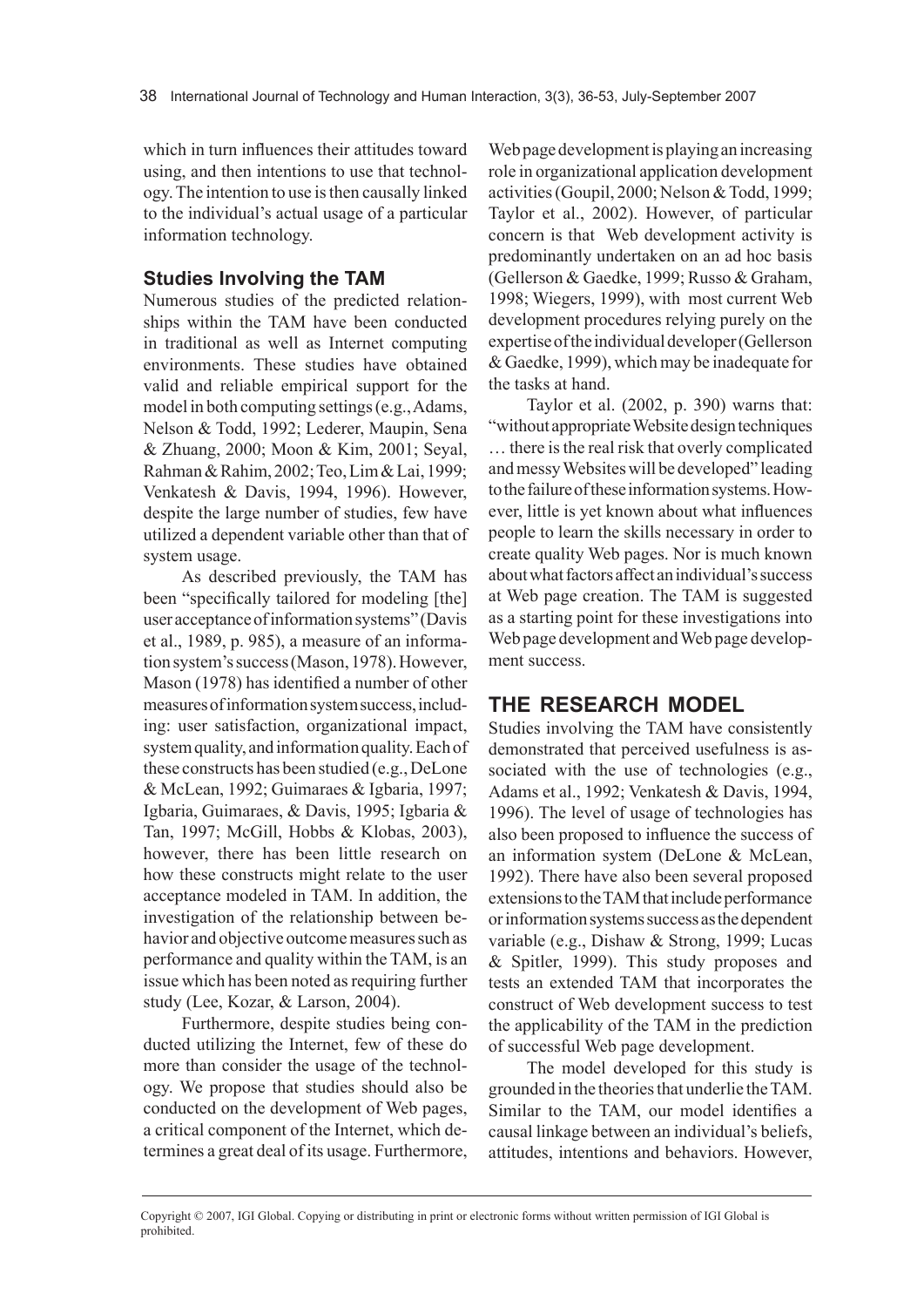the current research model considers beliefs and attitudes toward using computer and Internet technologies as independent constructs. In line with the TAM (see Figure 1), this study also introduces several demographic and related variables as antecedents to both computer-usage and Internet-usage related beliefs. This is in accordance with Davis's (1993) recommendation that external variables should be investigated as determinants of information technology beliefs. The variables chosen for this study include age, gender, computer experience, Internet experience, computer training, and Internet training.

The self-efficacy construct, as a measure of "an individual's perceptions of his or her ability to use computers in the accomplishment of a task" (Compeau & Higgins, 1995, p. 191) is included as a belief construct, in the research model. This construct was first mentioned in relation to the TAM as one of two basic mechanisms through which attitudinal and behavioral intentions are influenced (Davis et al., 1989). Since then, many studies have included the self-efficacy construct in their investigations of the TAM, in both traditional and Internet environments (Chau, 2001; Compeau & Higgins, 1995; Fenech, 1998; Igbaria & Iivari, 1995; Torkzadeh & Van Dyke, 2002; Venkatesh & Davis, 1996). From a consideration of these studies, it is apparent that an individual's selfefficacy (or self-confidence in their skills), is an important determinant of their attitudes toward using technology, and thus, a determinant of their actual behavior. Both computer self-efficacy and Internet self-efficacy are therefore included within the research model.

Perceived computer usefulness and perceived Internet usefulness are incorporated within the model directly from the TAM. These constructs as well as the computer and Internet self-efficacy constructs represent the beliefs of an individual which are considered to influence their attitudes toward using both information technologies. Research on the role of perceived ease of use in the TAM has been mixed. Whilst there is consensus about its influence on perceived usefulness, a number of studies have found that perceived ease of use has little direct effect on information technology acceptance (e.g., Subramanian, 1994; Venkatesh & Davis, 1996). Ma and Liu (2004) undertook a meta-analysis of research on the TAM and have concluded that the relationship between ease of use and acceptance is weak, and as such does not pass the fail-safe test. Therefore, the ease of use construct was not included in the research model.

Computer Training Internet Training Internet Experience Computer Experience Computer Self-Efficacy Perceived **Computer** Usefulness Internet Self-Efficacy Perceived Internet Usefulness Attitude Toward Using Computers Attitude Toward Using the Internet Intent to Learn Web Development Skills Web Page Development Success

*Figure 2. The research model* 

Copyright © 2007, IGI Global. Copying or distributing in print or electronic forms without written permission of IGI Global is prohibited.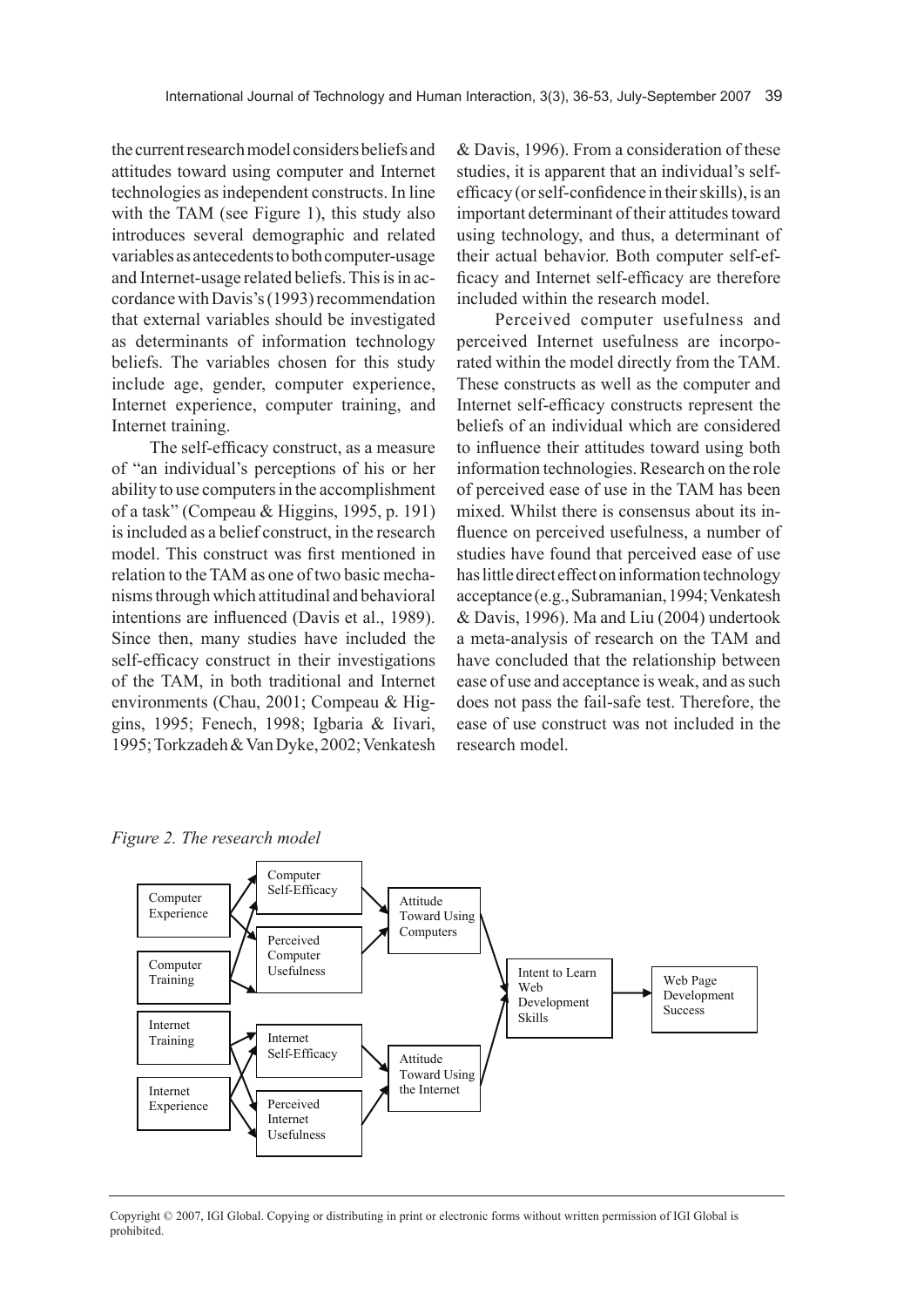The intent construct of the research model refers to an individual's intention to learn Web development skills. As such, it represents an individual's intention to succeed at Web page development. The behavior construct of this model is Web development success, or an individual's success at developing Web pages. This construct is considered to consist of aspects of the system quality, as well as the information quality of developed Web pages. The research model is presented in Figure 2.

# **rEsEArch QuEstIons And hyPothEsEs**

The following research questions and hypotheses follow from the model presented in Figure 2 and the theories which underlie it.

**RQ1:** How do an individual's background characteristics affect their beliefs toward a particular information technology?

There is evidence to suggest that greater experience with a particular information technology is related to a more positive set of beliefs in relation to that technology (e.g., Al-Jabri & Al-Khaldi, 1997; Igbaria & Iivari, 1995; Liaw, 2002; Orr, Allen, & Poindexter, 2001). The following hypotheses are thus proposed:

- **H1a:** Individuals with more experience with computers will have higher levels of computer self-efficacy than individuals with less computer experience
- **H1b:** Individuals with more experience with the Internet will have higher levels of Internet self-efficacy than individuals with less Internet experience
- **H1c:** Individuals with more experience with computers will have higher levels of perceived computer usefulness than individuals with less computer experience
- **H1d:** Individuals with more experience with the Internet will have higher levels of perceived Internet usefulness than individuals with less Internet experience

Evidence also suggests that individuals with more training with a particular information technology will have more positive beliefs in relation to that technology (Igbaria, 1990, 1993; Orr et al., 2001; Rozzell & Gardner, 1999). Thus the following hypotheses are proposed:

- **H2a:** Individuals with more training in computer technologies will have higher levels of computer self-efficacy than individuals with less training in computer technologies
- **H2b:** Individuals with more Internet training will have higher levels of Internet selfefficacy than individuals with less Internet training
- **H2c:** Individuals with more training in computer technologies will have higher levels of perceived computer usefulness than individuals with less computer training
- **• H2d:** Individuals with more Internet training will have higher levels of perceived Internet usefulness than individuals with less Internet training

Whilst age and gender are not proposed to influence Web page development success, two sets of null hypotheses have been proposed to enable the confirmation of these proposals. These are presented within the following section.

Studies in the past have noted a distinction between older and younger individuals in regards to their beliefs toward information technologies, suggesting that younger individuals have more positive beliefs in relation to computer technologies than their older counterparts (Harrison & Rainer, 1992; Igbaria, 1993). However, due to the pervasiveness of computers and also that of Internet technologies, this age distinction has become less evident (e.g., Parish & Necessary, 1996). Therefore the following hypotheses are proposed:

- **H3a:** An individual's age will not affect their level of computer self-efficacy
- **H3b:** An individual's age will not affect their level of Internet self-efficacy

Copyright © 2007, IGI Global. Copying or distributing in print or electronic forms without written permission of IGI Global is prohibited.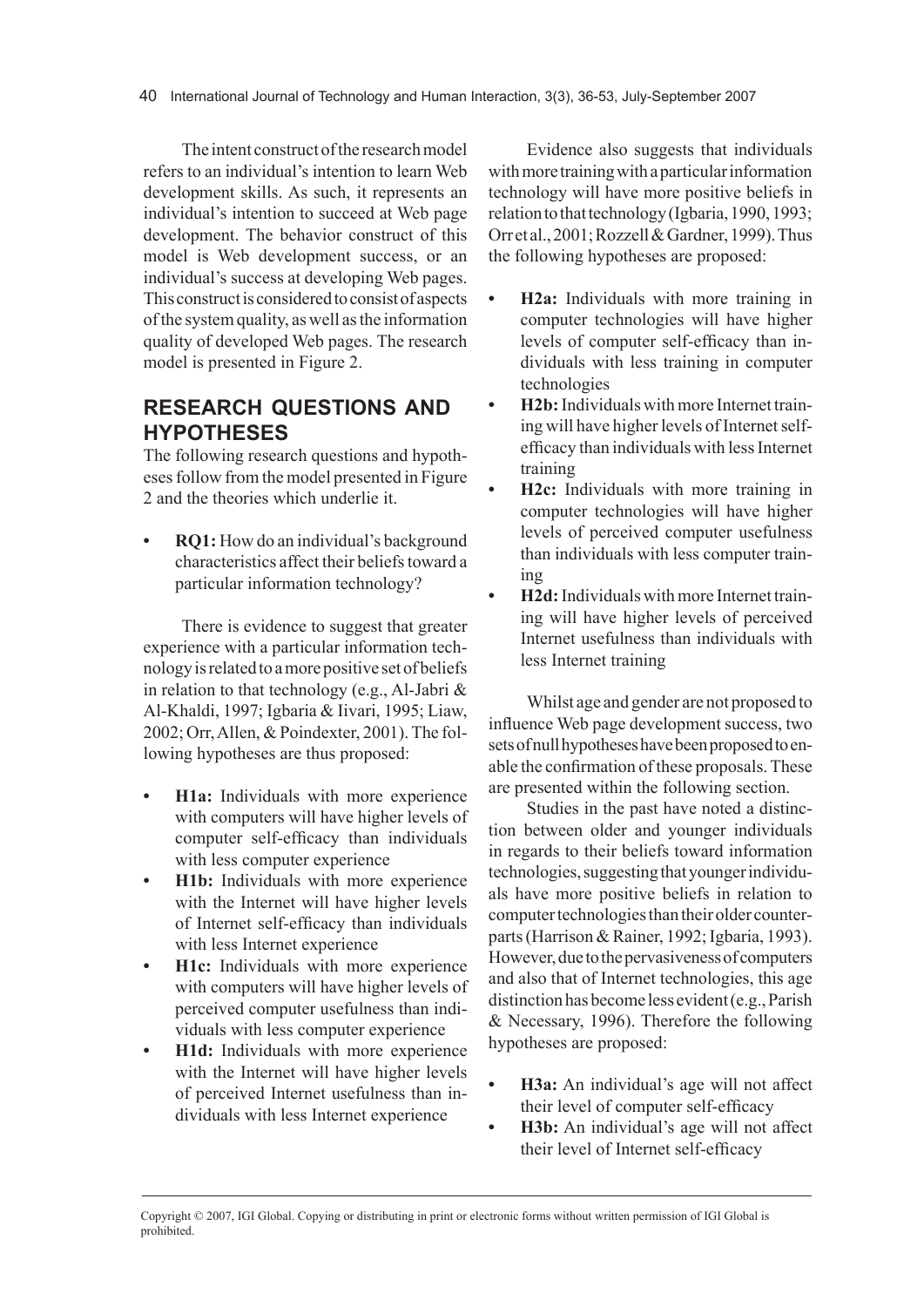- **• H3c:** An individual's age will not affect their perception of the usefulness of computers
- **H3d:** An individual's age will not affect their perception of the usefulness of the Internet

Past studies have reported that males are more confident (or self-efficacious) than females (e.g., Wilder, Mackie & Cooper, 1985) in relation to information technology. Recently however, information technologies have become more common in both the home and the workplace, particularly in the case of Internet technologies. Due to this factor, the gender distinction has largely disappeared (e.g., Parish & Necessary, 1996). Thus, the following hypotheses are proposed:

- **H4a:** An individual's gender will not affect their level of computer self-efficacy
- **• H4b:** An individual's gender will not affect their level of Internet self-efficacy
- **• H4c:** An individual's gender will not affect their perception of the usefulness of computers
- **H4d:** An individual's gender will not affect their perception of the usefulness of the Internet
- **RO2:** How do an individual's information technology related beliefs affect their attitudes toward using a particular information technology?

The following set of hypotheses is drawn directly from the theories that underlie the TAM. The relationships link an individual's beliefs directly to their attitudes toward using a particular technology:

- **• H5a:**Individuals with higher levels of computer self-efficacy will have more positive attitudes toward using computers
- **H5b:** Individuals with higher levels of Internet self-efficacy will have more positive attitudes toward using the Internet
- **H5c:** Individuals with higher levels of perceived usefulness of computers will have more positive attitudes toward using computers
- **• H5d:** Individuals with higher levels of perceived usefulness of the Internet will have more positive attitudes toward using the Internet
	- **RO3:** How do an individual's attitudes toward using a particular information technology affect their intent to learn to perform successfully with that particular information technology?

The following two hypotheses are adapted from the theories underlying the TAM, whereby an individual's intention to perform a particular behavior is governed by his or her attitude toward that behavior (Fishbein & Ajzen, 1975). In this case the behaviour in question is the usage of computer and Internet technologies and the following hypotheses are proposed:

- **• H6a:** Individuals with more positive attitudes toward using computers will exhibit higher levels of intent to learn Web development skills
- **• H6b:** Individuals with more positive attitudes toward using the Internet will exhibit higher levels of intent to learn Web development skills
- **RQ4:** How does an individual's intention to learn to perform successfully with a particular information technology affect their successful performance with that particular information technology?

The following hypothesis is adapted from the theories underpinning the TAM, whereby an individual's intention to perform a particular behavior, is related to his or her actual completion of that behavior (Ajzen, 1985; Fishbein & Ajzen, 1975). Ajzen has stated that in the majority of cases, individuals are observed to act consistently with their intentions in a va-

Copyright © 2007, IGI Global. Copying or distributing in print or electronic forms without written permission of IGI Global is prohibited.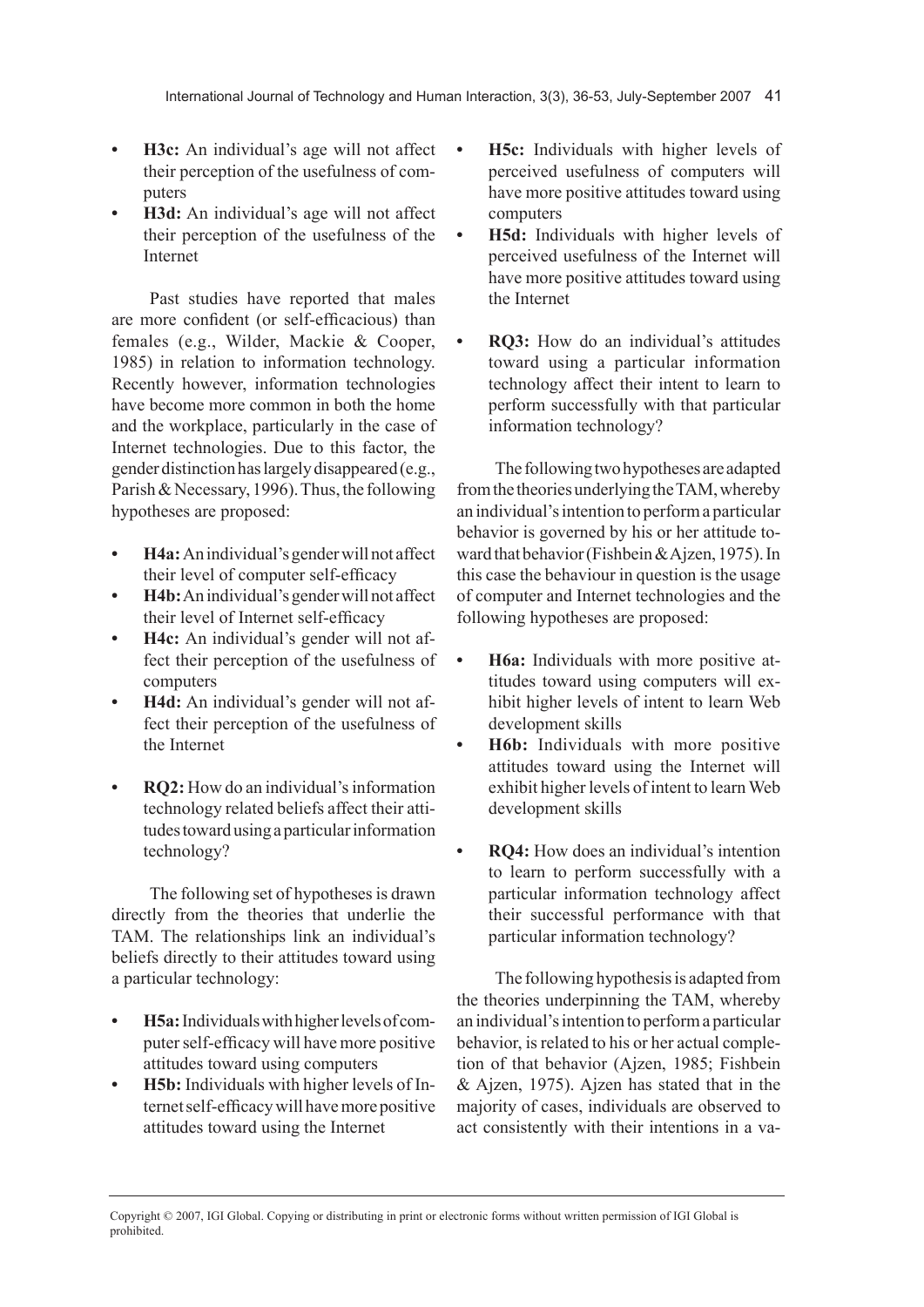riety of situations (1985). Thus the following hypothesis is proposed:

**H7a:** Individuals, who have higher levels of intent to learn Web development skills, will exhibit higher levels of Web development success

# **thE rEsEArch dEsIGn**

## **research Procedure**

The study was conducted with students taking part in an introductory Internet and Web development course. Within this course, students possess a wide range of backgrounds in computer and Internet usage as well as Web development. The research data were collected primarily by means of a questionnaire administered during the first lecture of the course. Additional data was collected by the evaluation of Web pages developed by the participants. It was stressed that participation in the research project was voluntary and that the study formed no part of their assessment. The questionnaire collected information relating to the background characteristics of participants, as well as information relating to their beliefs and attitudes toward using both computers and the Internet. The questionnaire was distributed to 280 students and 193 responses were received (a response rate of 68.9%). Of those who responded, 143 students were noted as attending the course's tutorials, and 154 of the original sample were noted as having undertaken the final Web page development assignment.

The research sample and environment was essentially one of convenience. However, its major strength is in the availability of a consistent measure of Web development success that could be used to compare all individuals within the research sample. Such a consistent measure would not ordinarily be available in the more generalizable setting of the workplace. Thus, the use of the chosen research sample and environment brings a high level of internal validity to the research undertaken.

## **operationalization of constructs**

In order to ensure construct validity within this study, every effort was made to utilize well-validated measures that were shown to be reliable within previous studies. See Appendix 1 for a copy of the questionnaire items.

Computer and Internet experience were measured as the number of years that an individual had been using the relevant technology. An individual's level of training with both computers and the Internet was measured using self-report measures, which comprised of 7-point scales where (1) indicated no training and (7) indicated an extensive amount of training. Training for each of the technologies was measured with separate scales for both formal training and self-administered training. These measures were then summed for a measure of the individual's total training in each technology.

The computer related belief and attitude constructs were measured using three subscales of Loyd and Gressard's (1984) Computer Attitude Scale (CAS). Computer self-efficacy was measured using the computer confidence subscale, consisting of items 11-20 of the CAS (with a Cronbach's alpha of 0.96). Perceived computer usefulness was measured using the usefulness subscale, consisting of items 31-40 of the CAS (with a Cronbach's alpha of 0.93). Attitude toward using computers was measured using the computer liking subscale, consisting of items 21-30 of the CAS (with a Cronbach's alpha of 0.95).

The belief and attitude constructs relating to the Internet were measured using three subscales of Liaw's (2002) Web Attitude Scale (WAS). Internet self-efficacy was measured using the Web self-efficacy subscale, consisting of items 1-4 of the WAS (with a Cronbach's alpha of 0.93). Perceived Internet usefulness was measured using the Web usefulness subscale, consisting of items 9-12 of the WAS (with a Cronbach's alpha of 0.85). Attitude toward using the Internet was measured using the Web liking subscale, consisting of items 5-8 of the WAS (with a Cronbach's alpha of 0.83). All of the six subscales used to measure computer and Internet beliefs and attitudes were shown to be

Copyright © 2007, IGI Global. Copying or distributing in print or electronic forms without written permission of IGI Global is prohibited.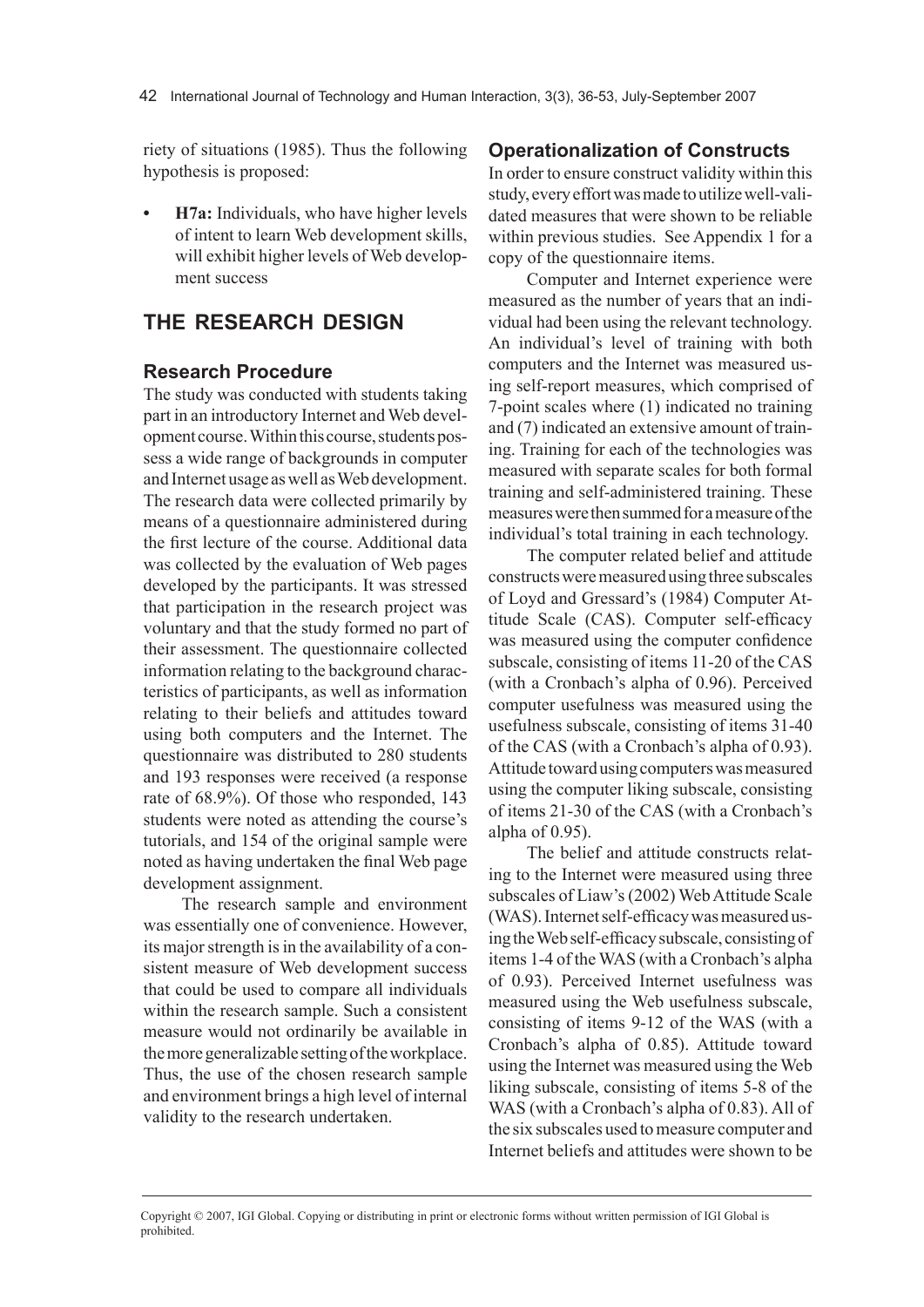reliable with Cronbach alphas of above 0.70 as suggested by Nunally (1978).

Intent to learn Web development skills was measured by utilizing an individual's voluntary tutorial attendance (out of a possible 12), as recorded by the tutors during class time. This score forms a surrogate measure for an individual's intent to successfully create Web pages. The skills required to create quality Web pages are taught during these classes, and thus if a student intends to perform successfully in the development of Web pages, it is likely that he or she will attend more tutorials in order to better learn these skills.

Web page development success was measured using the participants' mark on the final Web page development assignment. The assignment consisted of the creation of a set of linked Web pages in basic XHTML. Marks were allocated for content (e.g., meeting requirements, clarity of information provided), design features (e.g., use of color, text, and images), and factors relating to the coding of the Web page (e.g., layout, commenting, and the ability to pass basic code validators). These features are all measures relating to the system and/or information quality of the Web pages, and thus overall, form an operational measure of Web page development success.

# **rEsults And dIscussIon**

The summarized results of the descriptive analysis of the research variables and constructs are presented in Table 1, and discussed in this section.

|                                                | Num-<br><b>ber</b> | Mean  | <b>Standard</b><br><b>Deviation</b> | <b>Minimum</b> | Maxi-<br>mum |
|------------------------------------------------|--------------------|-------|-------------------------------------|----------------|--------------|
| <b>Background Variables</b>                    |                    |       |                                     |                |              |
| Computing Experience (yrs)                     | 184                | 8.55  | 4.60                                | 0.58           | 30.00        |
| Internet Experience (yrs)                      | 187                | 4.50  | 2.08                                | 0.00           | 11.00        |
| Computer Training (/14)                        | 193                | 8.37  | 2.39                                | 3.00           | 14.00        |
| Internet Training (/14)                        | 192                | 7.52  | 2.53                                | 2.00           | 14.00        |
| Age $(yrs)$                                    | 192                | 22.39 | 6.94                                | 17.00          | 52.00        |
| <b>Belief Constructs</b>                       |                    |       |                                     |                |              |
| Computer Self-Efficacy                         | 193                | 38.11 | 8.70                                | 12.00          | 50.00        |
| Perceived Computer Usefulness                  | 190                | 40.61 | 8.31                                | 4.00           | 50.00        |
| Internet Self-Efficacy                         | 188                | 17.30 | 3.08                                | 5.00           | 20.00        |
| Perceived Internet Usefulness                  | 188                | 17.05 | 2.82                                | 5.00           | 20.00        |
| <b>Attitude Constructs</b>                     |                    |       |                                     |                |              |
| Attitude toward using Computers                | 191                | 35.35 | 9.47                                | 9.00           | 50.00        |
| Attitude toward using the Internet             | 188                | 15.82 | 3.31                                | 4.00           | 20.00        |
| <b>Intent Construct</b>                        |                    |       |                                     |                |              |
| Intent to Learn Web Development Skills<br>(12) | 143                | 7.82  | 4.07                                | 0.00           | 12.00        |
| <b>Success Construct</b>                       |                    |       |                                     |                |              |
| Web Development Success Score (/100)           | 154                | 38.12 | 31.14                               | 0.00           | 86.00        |

*Table 1. Summary of descriptive statistics for external variables and model constructs*

Copyright © 2007, IGI Global. Copying or distributing in print or electronic forms without written permission of IGI Global is prohibited.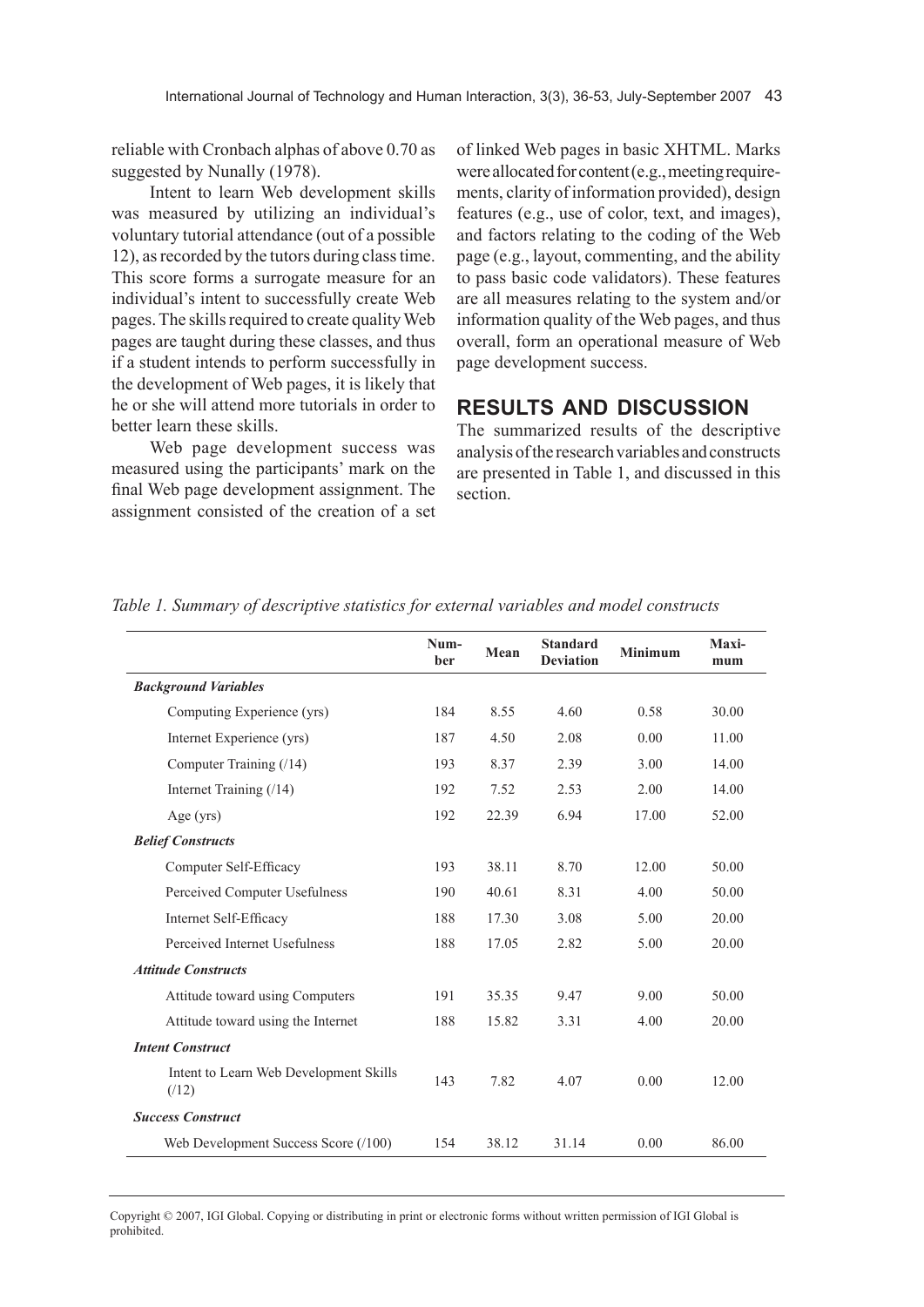The final research sample consisted of 193 individuals of whom 138 (71.5%) were male, and 55 (28.5%) were female. The ages of the participants ranged from 17 years of age to 52 years of age, with the average age being 22 years of age. The participants' experience with computers ranged from several months to a number of years, with the average amount of experience being 8.5 years. Experience with the Internet ranged from no experience at all, to 11 years of Internet use. The average amount of Internet experience was 4.5 years. In terms of computer training, on average relatively high levels (above mid-level) of training were reported, with an average of 8.38 out of a possible 14. Internet training was also reported to be above mid-level, averaging 7.52 out of a possible 14.

The participants expressed generally positive beliefs toward using both computers and the Internet. Computer self-efficacy was scored highly, with the mean of all scores being 38.1 out of 50, and computers were also perceived to be very useful, with an average score of 40.6 out of 50. A similar pattern was noted in terms of Internet technologies. Internet self-efficacy scores resulted in a mean of 17.3 out of 20, whilst perceived usefulness of the Internet was on average 17.1 out of 20.

The research participants also expressed attitudes toward using computers and the Internet that were positive. On average the attitude toward using computers score was 35.4 out of 50, whilst the average attitude toward using the Internet score was 15.8 out of 20.

The measure of intent to learn Web development skills averaged 7.82 out of a possible 12 (i.e., on average participants attended between 7 and 8 of the 12 tutorials). The Web development success score was on average 38.1 out of a possible 100.

#### **hypothesis testing**

Path analysis using Ordinary Least Squares hierarchical multiple regression was performed to test the proposed hypotheses. The results are shown in Table 2, and discussed in this section.

Computer experience was significantly related to computer self-efficacy ( $\beta$ =0.160, p=0.016), confirming hypothesis H1a. Similarly, Internet experience was found to be significantly related to Internet self-efficacy ( $\beta$ =0.280, p=0.000), providing support for hypothesis H1b. However, computer experience was not found to be significantly related to perceived computer usefulness, and thus, hypothesis H1c was not supported. However, hypothesis H1d was supported with Internet experience found to be significantly related to perceived Internet usefulness (β=0.311, p=0.000).

The nonsignificant result between computer experience and perceived computer usefulness contradicts the findings of previous studies (e.g., Al-Jabri & Al-Khaldi, 1997; Igbaria & Iivari, 1995; Liaw, 2002; Orr et al., 2001), which found that increased experience with a technology was associated with more positive beliefs toward using it. This contradictory result may be related to the operationalization of experience as length of time of use, without consideration of the frequency or duration of computer usage. Consideration of the frequency and duration of usage may have allowed for a better measure of the experience variable. Further research is required to study these alternative measures of experience in terms of their relationships to an individual's information technology related beliefs.

A significant relationship was found between computer-related training and computer self-efficacy ( $\beta$ =0.424,  $p$ =0.000), as predicted by hypothesis H2a. Similarly, Internet-related training was found to be significantly related to Internet self-efficacy ( $\beta$ =0.171, p=0.026), in accordance with hypothesis H2b. However, computer-related training was not significantly related to perceived computer usefulness; and neither was Internet-related training related to perceived Internet usefulness. Thus, hypotheses H2c and H2d were not supported. This result does not conform to other previous studies (Igbaria, 1990, 1993; Orr et al., 2001; Rozzell & Gardner, 1999), which found that increased levels of training are associated with more positive beliefs. These inconsistent results suggest that

Copyright © 2007, IGI Global. Copying or distributing in print or electronic forms without written permission of IGI Global is prohibited.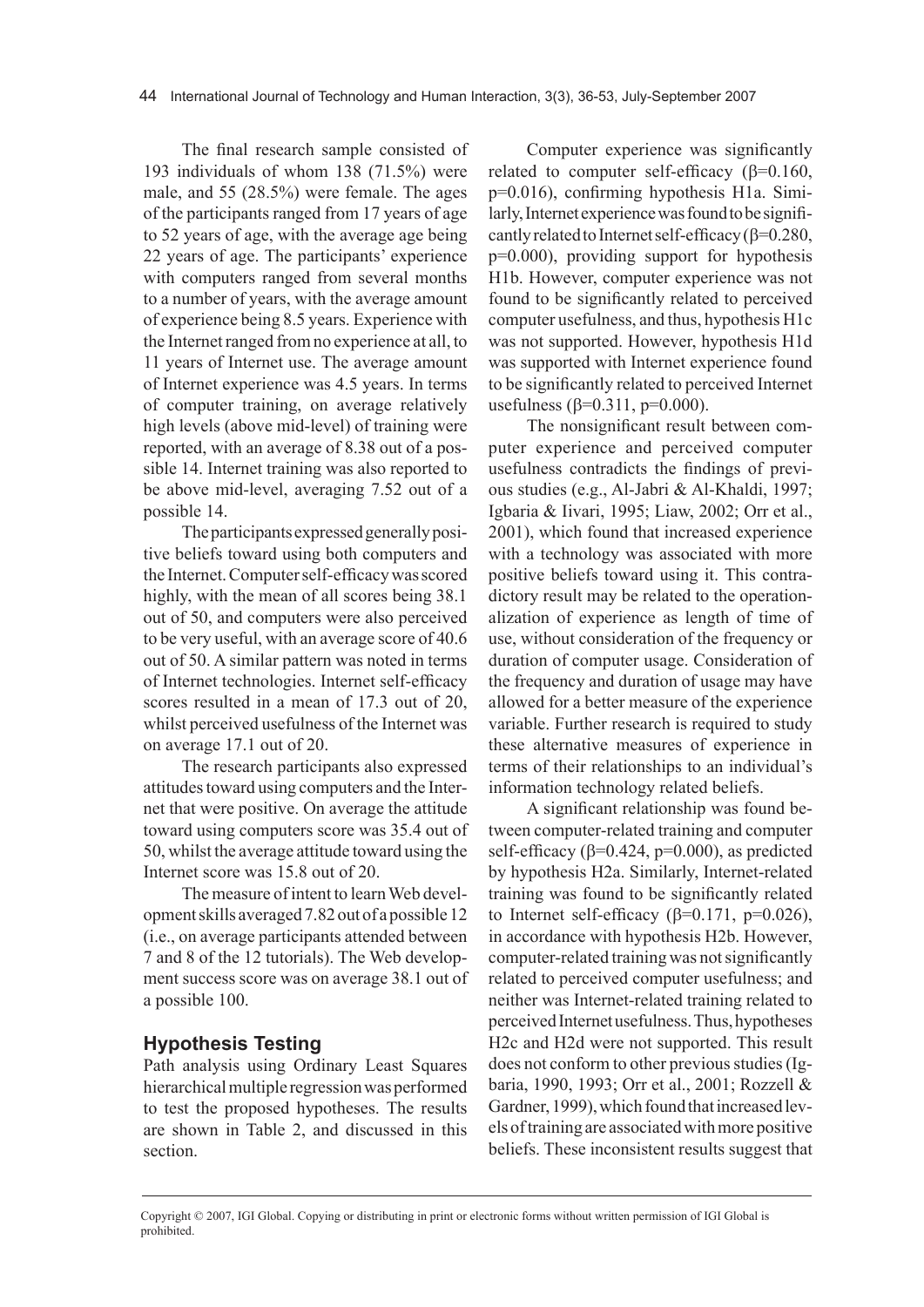| Table 2. Summary of path analysis results |  |  |  |
|-------------------------------------------|--|--|--|
|                                           |  |  |  |

| <b>PATH</b>                            |                                        |             |             |
|----------------------------------------|----------------------------------------|-------------|-------------|
| From                                   | T <sub>0</sub>                         | Coefficient | Probability |
| Computer Experience                    | Computer Self-Efficacy                 | 0.160       | 0.016       |
| <b>Computer Training</b>               | Computer Self-Efficacy                 | 0.424       | 0.000       |
| Age                                    | Computer Self-Efficacy                 | 0.075       | 0.236       |
| Gender                                 | Computer Self-Efficacy                 | $-0.305$    | 0.000       |
| $\mathbb{R}^2$                         | 0.385                                  |             |             |
| Computer Experience                    | Perceived Computer Usefulness          | 0.095       | 0.233       |
| <b>Computer Training</b>               | Perceived Computer Usefulness          | 0.112       | 0.163       |
| Age                                    | Perceived Computer Usefulness          | 0.049       | 0.521       |
| Gender                                 | Perceived Computer Usefulness          | $-0.297$    | 0.000       |
| $\mathbb{R}^2$                         | 0.129                                  |             |             |
| <b>Internet Experience</b>             | Internet Self-Efficacy                 | 0.280       | 0.000       |
| <b>Internet Training</b>               | Internet Self-Efficacy                 | 0.171       | 0.026       |
| Age                                    | Internet Self-Efficacy                 | $-0.045$    | 0.537       |
| Gender                                 | Internet Self-Efficacy                 | $-0.024$    | 0.734       |
| $\mathbb{R}^2$                         | 0.148                                  |             |             |
| Internet Experience                    | Perceived Internet Usefulness          | 0.311       | 0.000       |
| <b>Internet Training</b>               | Perceived Internet Usefulness          | 0.066       | 0.393       |
| Age                                    | Perceived Internet Usefulness          | 0.017       | 0.819       |
| Gender                                 | Perceived Internet Usefulness          | $-0.133$    | 0.061       |
| $\mathbb{R}^2$                         | 0.132                                  |             |             |
| Computer Self-Efficacy                 | Attitude toward using Computers        | 0.578       | 0.000       |
| Perceived Computer Usefulness          | Attitude toward using Computers        | 0.319       | 0.000       |
| $\mathbb{R}^2$                         | 0.654                                  |             |             |
| Internet Self-Efficacy                 | Attitude toward using the Internet     | 0.346       | 0.000       |
| Perceived Internet Usefulness          | Attitude toward using the Internet     | 0.465       | 0.000       |
| $\mathbb{R}^2$                         | 0.620                                  |             |             |
| Attitude toward using Computers        | Intent to Learn Web Development Skills | $-0.362$    | 0.011       |
| Attitude toward using the Internet     | Intent to Learn Web Development Skills | 0.195       | 0.176       |
| $\mathbb{R}^2$                         | 0.113                                  |             |             |
| Intent to Learn Web Development Skills | Web Development Success                | 0.440       | 0.000       |
| $\mathbb{R}^2$                         | 0.314                                  |             |             |

*(Note: Gender was coded as male = 1 and female = 2)*

Copyright © 2007, IGI Global. Copying or distributing in print or electronic forms without written permission of IGI Global is prohibited.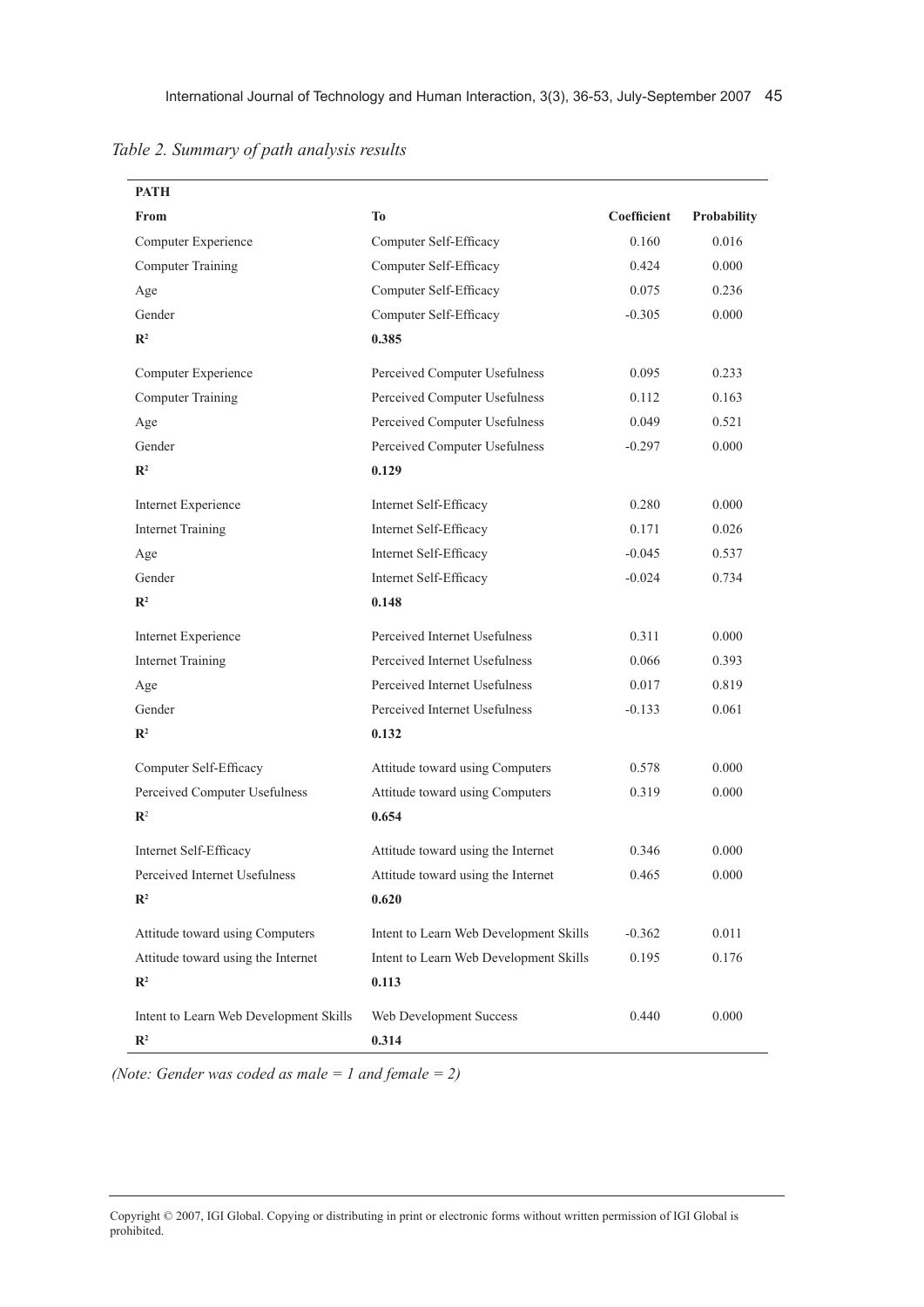although training may increase an individual's self confidence in their skills, training alone does not contribute to an individual perceiving a technology to be more or less useful than any other technology. It may also be possible that computer-related technologies are currently so pervasive that that they are considered to be useful by the general population, regardless of the amount of experience or training that an individual may have. However, further research should attempt to better understand these relationships.

 An individual's age was not found to be significantly related to any of the belief constructs within the research model, providing support for hypotheses H3a-d. Significant relationships were found between gender and computer self-efficacy ( $\beta$ =-0.305, p=0.000) and also gender and perceived computer usefulness  $(\beta=-0.297, p=0.000)$ , indicating that females are still less confident and less convinced of the usefulness of computers than males are, contradicting hypotheses H4a and H4c. However, no significant relationship was noted between gender and Internet self-efficacy, or gender and perceived Internet usefulness, in accordance with hypotheses H4b and H4d. This finding indicates that in terms of pervasive Internet technologies, gender differences in self-confidence and perceptions of the usefulness of these particular computer systems have largely dissipated.

Computer self-efficacy was found to be significantly related to attitudes toward using computers ( $β=0.578$ ,  $p=0.000$ ), as predicted by hypothesis H5a. A significant relationship was also found between perceived computer usefulness and attitudes toward using computers ( $\beta$ =0.319, p=0.000), providing support for hypothesis H5b. Similarly, significant relationships were found between Internet self-efficacy and attitudes toward using the Internet ( $\beta$ =0.346, p=0.000) and between perceived Internet usefulness and attitudes toward using the Internet  $(\beta=0.465, p=0.000)$  consistent with hypotheses H5c and H5d. All of these findings are consistent with the theories that underlie the TAM.

A significant, but negative relationship was found between attitudes toward using computers and the intent construct ( $β=-0.362$ , p=0.011); however, this relationship is in the opposite direction to that predicted, and thus hypothesis H6a is not supported. This finding suggests (in consideration of the theories underlying the TAM) that an individual with more negative attitudes toward using computers will intend to learn Web development skills to a greater degree than an individual with more positive attitudes toward using computer technologies. This relationship may exist because individuals who feel unfavorably toward using computers may not feel that they have the necessary skills to easily pass a Web development course, and thus attend more tutorials to gain the necessary skills to perform well within this environment.

No significant relationship was identified between attitudes toward using the Internet and the intent construct. Thus, no support was found for hypothesis H6b. This contradicts the relationship predicted by the theories underlying the TAM, and implies that regardless of whether an individual feels favorably or unfavorably toward using the Internet, there is no association between that attitude and his or her intention to succeed within a Web development environment. This could be explained if there is a distinction between attitudes toward using the Internet as a source of information and entertainment and attitudes toward using it for Web page development activities. Attitudes toward Web development might therefore be a more useful construct than attitudes toward using the Internet within this context. Another explanation for this finding, might be that because the Internet is such a pervasive technology, individuals already have gained some Web development skills prior to enrolling in the Web development course, and thus may not consider that they need to attend the tutorials to learn Web development skills. Therefore, regardless of their attitude, an individual may not believe that he or she needs to attend the course's tutorials, as they believe that they already have the skills they need to be successful.

Copyright © 2007, IGI Global. Copying or distributing in print or electronic forms without written permission of IGI Global is prohibited.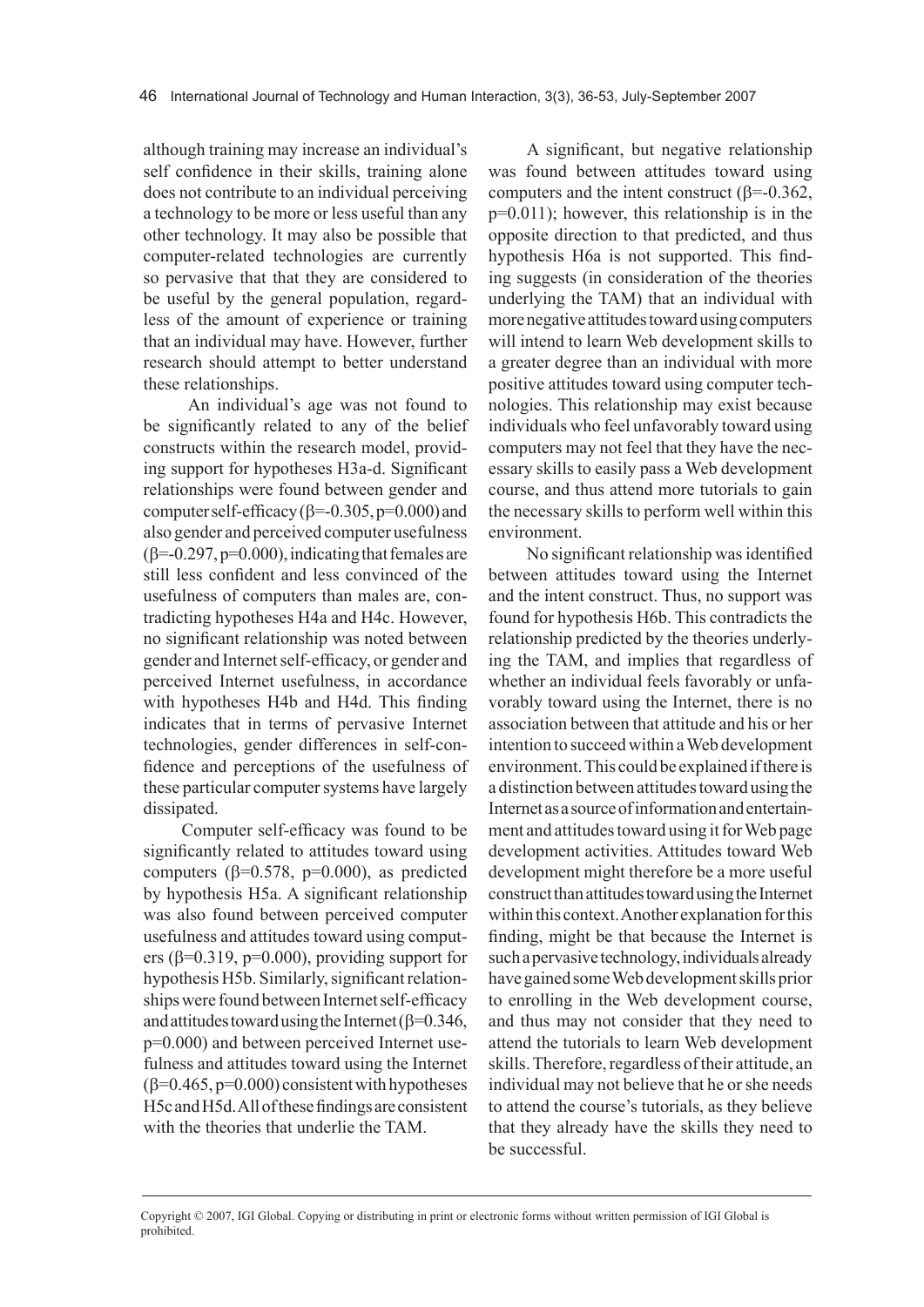A final explanation for the lack of support for the relationships hypothesized in H6a and H6b may come from the operationalization of the intent construct. In hindsight, it can be questioned whether tutorial attendance is a good indication of the intent to learn Web development skills. Participants had access to online teaching materials and may have exhibited intent to learn outside the traditional classroom environment.

Intent to learn Web development skills was found to be significantly related to Web development success  $(\beta = 0.440, p= 0.000)$ . This suggests that the greater the intention to learn Web development skills (i.e., the more tutorials that an individual attends) the more successful that individual will be in developing Web pages. This provides support for hypothesis H7a, and also provides support for the theories underlying the TAM. However, given the concern expressed about the operationalization of the intent construct, this result must be treated with a degree of caution. The relationships discussed in the preceding section are illustrated as a path diagram, presented in Figure 3.

#### **The Research Model**

This section analyzes the predictive power of each of the constructs within the research model, as indicated by the  $R^2$ , reported in Table 2.

The external variables proposed as influencing the belief constructs within the research model were found to explain a moderate amount of the variance in computer self-efficacy, with an R2 value of 38.5% (i.e., 38.5% of the variability in self-efficacy was explained by the external variables present within the research model). However, the variables only explained a small proportion of the variability of the constructs of perceived computer usefulness (12.9%), Internet self-efficacy (14.8%), and perceived Internet usefulness (13.2%). This suggests that additional variables not included within the current model also directly influence the belief constructs.

The research model was found to explain a high proportion of the variance in computer and Internet attitudes with  $R^2$  values of 65.4% and 62.0% respectively. However, the model only explained a small proportion of the variance in the intent construct (intention to learn Web

*Figure 3. Path diagram of the research model showing strengths of individual paths*



Copyright © 2007, IGI Global. Copying or distributing in print or electronic forms without written permission of IGI Global is prohibited.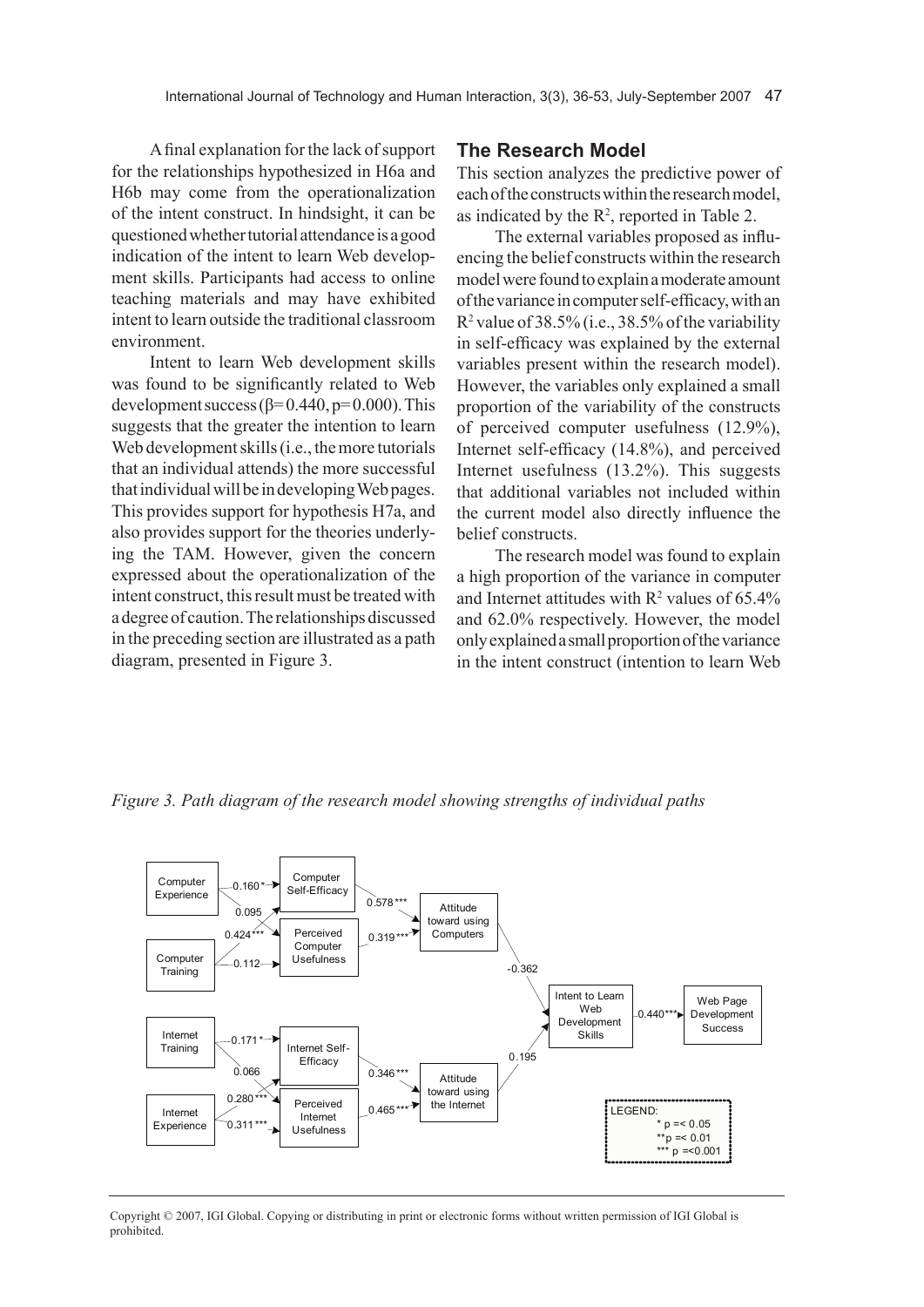development skills), resulting in an  $\mathbb{R}^2$  value of 11.3%. This result may be indicative of the weak operationalization of the intent construct as discussed within the previous section. Thus, further research is required to test the relationship between intent and success.

The research model explained a moderate proportion of the variance in Web development success, with a R2 value of 31.4%. This result suggests that there are additional constructs that may also directly influence Web development success. These constructs may include cognitive ability (Simon, Grover, Teng & Whitcomb, 1996) and prior Web development experience. There is also the possibility that mechanisms other than that of beliefs and attitudes may exist through which success is influenced. Whilst the TAM suggests that the influence of external variables on behavior is mediated through beliefs, studies have shown that user characteristics have a direct influence on performance (e.g., Hubona & Cheney, 1994). Future research should test an expanded research model that considers additional constructs and explores these possible direct effects. A student-learning model such as Biggs' (2003) 3P model of teaching learning might also be useful in explaining the outcomes.

## **conclusIon**

The study described in this article uses an adaptation of the TAM to investigate whether an individual's beliefs, attitudes, and intentions can be used to predict the success of their Web application development. An evaluation of the proposed model has provided mixed evidence about the role of beliefs and attitudes in the success of an individual's Web page development activities. Beliefs about computers and the Internet determined attitudes toward using computers and the Internet, respectively; and intent to learn Web development skills predicted Web development success. However, attitudes toward using computers and the Internet did not predict intent to learn Web development skills. Despite some contradictory findings, the research model provides support for the theories that underlie it. As a first step in the introduction

of Web development success as the dependent variable of a model derived from the TAM as well as the introduction of the TAM into the Web development domain, the results of the study provide a starting point for future research, which should explore the generalizability of this model to real world development.

# **rEFErEncEs**

- Adams, D. A., Nelson, R. R., & Todd, P. A. (1992). Perceived usefulness, ease of use, and usage of information technology: A replication. *MIS Quarterly, 16*(2), 227-247.
- Al-Jabri, I. M., & Al-Khaldi, M. A. (1997). Effects of user characteristics on computer attitudes among undergraduate business students. *Journal of End User Computing, 9*(2), 16-22.
- Biggs, J. (2003). *Teaching for quality learning at university: What the student does* (2nd ed.). Philadelphia: Society for Research into Higher Education & Open University Press.
- Chau, P. Y. K. (2001). Influence of computer attitude and self-efficacy on IT usage behavior. *Journal of End User Computing, 13*(1), 26-33.
- Compeau, D. R., & Higgins, C. A. (1995). Computer self-efficacy: Development of a measure and initial test. *MIS Quarterly, 19*(2), 189-211.
- Davis, F. D. (1989). Perceived usefulness, perceived ease of use, and user acceptance of information technology. *MIS Quarterly, 13*(3), 319-340.
- Davis, F. D. (1993). User acceptance of information technology: System characteristics, user perceptions and behavioral impacts. *International Journal of Man Machine Studies,* 38, 475-487.
- Davis, F. D., Bagozzi, R. P., & Warshaw, P., R. (1989). User acceptance of computer technology: A comparison of two theoretical models. *Management Science, 35*(8), 982-1003.
- DeLone, W. H., & McLean, E. R. (1992). Information systems success: The quest for the dependent variable. *Information Systems Research, 3*(1), 60-95.
- DeSanctis, G. (1983). Expectancy theory as an explanation of voluntary use of a decision support

Copyright © 2007, IGI Global. Copying or distributing in print or electronic forms without written permission of IGI Global is prohibited.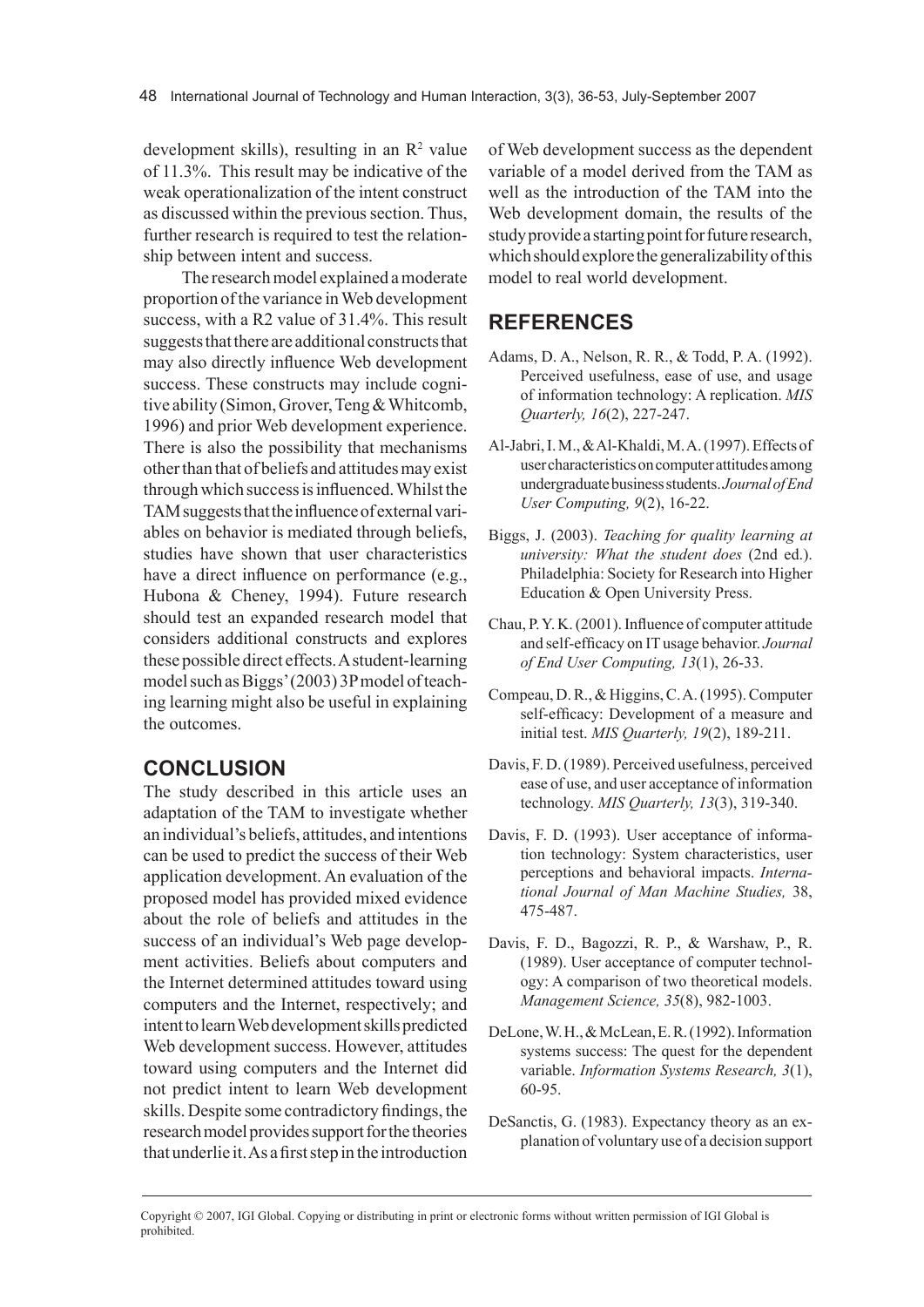system. *Psychological Reports, 52*, 247-260.

- Dishaw, M. T., & Strong, D. M. (1999). Extending the technology acceptance model with task-technology fit constructs. *Information & Management, 36*(1), 9-21.
- Fenech, T. (1998). Using perceived ease of use and perceived usefulness to predict acceptance of the World Wide Web. *Computer Networks and ISDN Systems, 30*, 629-630.
- Fishbein, M., & Ajzen, I. (1975). *Belief, attitude, intention, and behavior: An introduction to theory and research*. Reading, MA: Addison-Wesley Publishing Company.
- Gellerson, H., & Gaedke, M. (1999). Object orientated Web application development. *IEEE Internet Computing, 3*(1), 60-68.
- Goupil, D. (2000, June). *End-user application development: Relief for IT*. Computing Channels, pp. 2-4.
- Guimaraes, T., & Igbaria, M. (1997). Assessing user computing effectiveness: An integrated model. *Journal of End User Computing, 9*(2), 3-14.
- Harrison, A. W., & Rainer, R. K. (1992). The influence of individual differences on skill in end-user computing. *Journal of Management Information Systems, 9*(1), 93-111.
- Hubona, G. S., & Cheney, P. H. (1994). System effectiveness of knowledge-based technology: The relationship of user performance and attitudinal factors. In *Proceedings of the Twenty-Seventh Hawaii International Conference on System Sciences*, 4, 532-541.
- Igbaria, M. (1990). End-user computing effectiveness: A structural equation model. *OMEGA International Journal of Management Science, 18*(6), 637-652.
- Igbaria, M. (1993). User acceptance of microcomputer technology: An empirical test. *OMEGA International Journal of Management Science, 21*(1), 73-90.
- Igbaria, M., Guimaraes, T., & Davis, G. B. (1995). Testing the determinants of microcomputer usage via a structural equation model*. Journal of Management Information Systems, 11*(4), 87-114.
- Igbaria, M., & Iivari, J. (1995). The effects of self-efficacy on computer usage. OMEGA *International Journal of Management Science, 23*(6), 587-605.
- Igbaria, M., & Tan, M. (1997). The consequences of information technology acceptance on subsequent individual performance. *Information and Management, 32*, 113-121.
- Lederer, A. L., Maupin, D. J., Sena, M. P., & Zhuang, Y. (2000). The technology acceptance model and the world wide web. *Decision Support Systems*, 29, 269-282.
- Lee, Y., Kozar, K. A., & Larson, K. R. (2004). The technology acceptance model: Past, present, and future. *Communications of the Association for Information Systems, 12*, 752-780.
- Liaw, S.-S. (2002). An Internet survey for perceptions of computers and the World Wide Web: Relationship, prediction, and difference. *Computers in Human Behavior, 18,* 17-35.
- Loyd, B. H., & Gressard, C. (1984). Reliability and factorial validity of computer attitude scales. *Education and Psychological Measurement, 44*, 501-505.
- Lucas, H. C., & Spitler, V. K. (1999). Technology use and performance: A field study of broker workstations. *Decision Sciences, 30*(2), 291-311.
- Ma, Q., & Liu, L. (2004). The technology acceptance model: A meta-analysis of empirical findings. *Journal of Organizational and End User Computing, 16*(1), 60-72.
- Mason, R. O. (1978). Measuring information output: A communication systems approach. *Information and Management, 1*(5), 219-234.
- McGill, T., Hobbs, V., & Klobas, J. (2003). User developed applications and information systems success: A test of DeLone and McLean's model. *Information Resources Management Journal, 16*(1), 24-45.
- Moon, J.-W., & Kim, Y.-G. (2001). Extending the TAM for a World-Wide-Web context. *Information and Management, 38*, 217-230.
- Nelson, R. R., & Todd, P. (1999). Strategies for managing EUC on the Web. *Journal of End User Computing, 11*(1), 24-31.

Copyright © 2007, IGI Global. Copying or distributing in print or electronic forms without written permission of IGI Global is prohibited.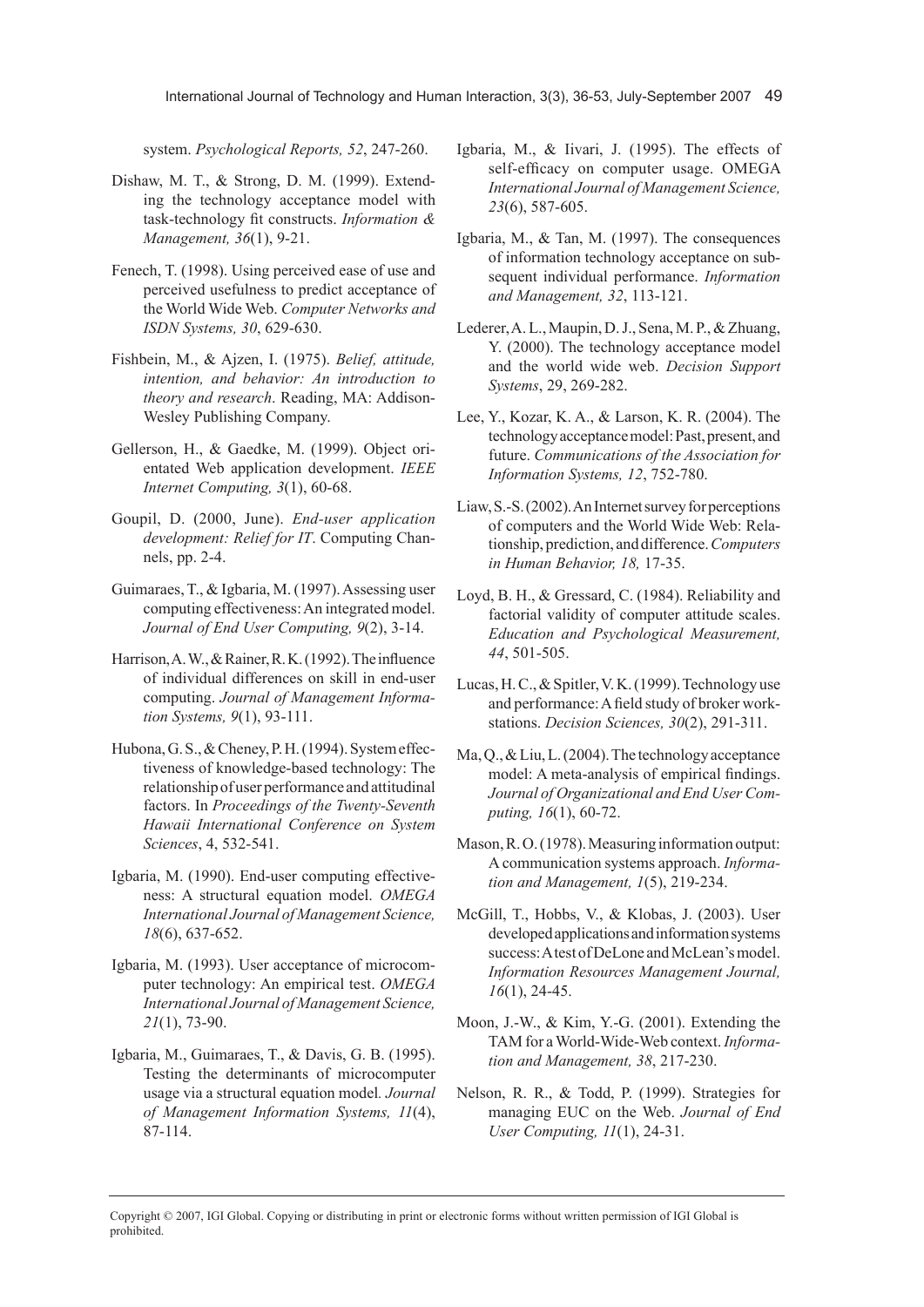50 International Journal of Technology and Human Interaction, 3(3), 36-53, July-September 2007

- Nunally, J. C. (1978). Psychometric theory. New York: McGraw-Hill.
- Orr, C., Allen, D., & Poindexter, S. (2001). The effect of individual differences on computer attitudes. *Journal of End User Computing, 13*(2), 26-39.
- Parish, T. S., & Necessary, J. R. (1996). An examination of cognitive dissonance and computer attitudes. Educational Technology, *Research and Development, 116*(4), 565-566.
- Robey, D. (1979). User attitudes and management information system use. *Academy of Management Journal, 22*, 527-538.
- Rozzell, E. J., & Gardner, W. L. I. (1999). Computerrelated success and failure: A longitudinal field study of the factors influencing computer-related performance. *Computers in Human Behavior, 15*, 1-10.
- Russo, N., & Graham, B. (1998). *A first step in developing a web application design methodology: Understanding the environment.* Paper presented at the Sixth International Conference on Information Systems Methodology, Salford University, Manchester, United Kingdom.
- Schultz, R. L., & Slevin, D. P. (1975). Implementing operations research/management science. New York: American Elsevier.
- Seyal, A. H., Rahman, M. N. A., & Rahim, M. M. (2002). Determinants of academic use of the Internet: A structural equation model. *Behavior and Information Technology, 21*(1), 71-86.
- Simon, S. J., Grover, V., Teng, J. T. C., & Whitcomb, K. (1996). The relationship of information systems training methods and cognitive ability to

end user satisfaction, comprehension, and skill transfer: A longitudinal field experiment. *Information Systems Research, 7*(4), 466-490.

- Subramanian, G. H. (1994). A replication of perceived usefulness and perceived ease of use measurement. *Decision Sciences, 25*(5,6), 863-874.
- Swanson, E. B. (1987). Information channel disposition and use. *Decision Sciences, 18,* 131-145.
- Taylor, M. J., McWilliam, J., Forsythe, H., & Wade, S. (2002). Methodologies and Website development: A survey of practice. *Information and Software Technology, 44*(6), 381-391.
- Teo, S. H. T., Lim, V. K. G., & Lai, R. Y. C. (1999). Intrinsic and extrinsic motivation in Internet usage. *OMEGA International Journal of Management Science, 27*, 25-37.
- Torkzadeh, G., & Van Dyke, T. P. (2002). Effects of training on Internet self-efficacy and computer user attitudes. *Computers in Human Behavior, 18*(5), 479-494.
- Venkatesh, V., & Davis, F. D. (1994). Modeling the determinants of perceived ease of use. *Proceedings of the 15th International Conference on Information Systems*, 213-227.
- Venkatesh, V., & Davis, F. D. (1996). A model of the antecedents of perceived ease of use. *Decision Sciences, 27*(3), 451-481.
- Wiegers, K. (1999). Software process improvement in web time*. IEEE Software, 16*(4), 78-86.
- Wilder, G., Mackie, D., & Cooper, J. (1985). Gender and computers: Two surveys of computer-related attitudes. *Sex Roles, 13*(3/4), 215-228.

Copyright © 2007, IGI Global. Copying or distributing in print or electronic forms without written permission of IGI Global is prohibited.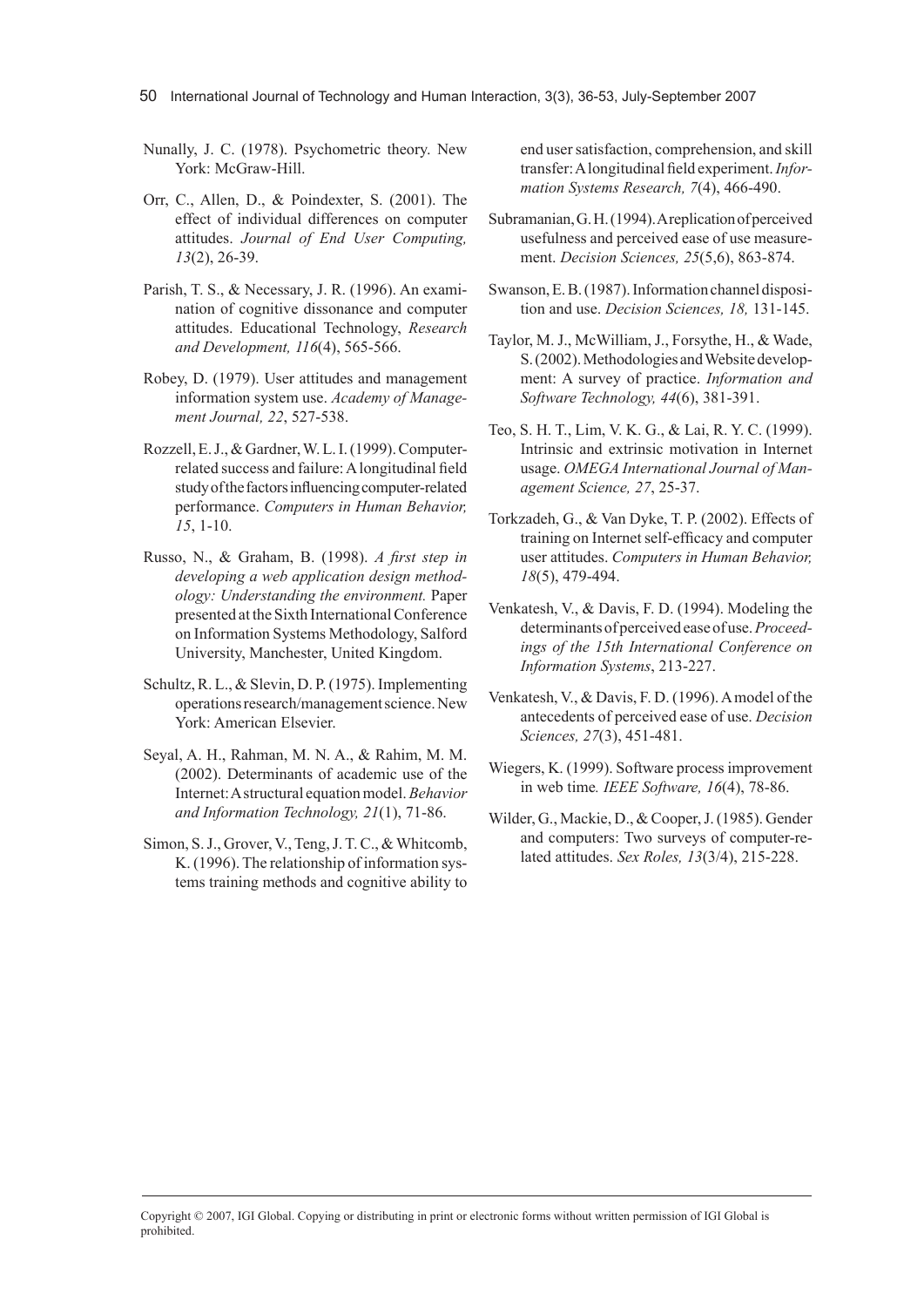# **APPEndIx A. Questionnaire Items**

| 1. | Gender                                                    | Male                                                                                                                                                                              | Female |                      |                |                             |                |   |                  |                             |
|----|-----------------------------------------------------------|-----------------------------------------------------------------------------------------------------------------------------------------------------------------------------------|--------|----------------------|----------------|-----------------------------|----------------|---|------------------|-----------------------------|
| 2. | Age:                                                      |                                                                                                                                                                                   |        |                      |                |                             |                |   |                  |                             |
| 3. | How long have you been using computers?                   |                                                                                                                                                                                   |        | Years                |                | Months                      |                |   |                  |                             |
| 4. | How long have you been using the Internet/World Wide Web? |                                                                                                                                                                                   |        | Years                |                | Months                      |                |   |                  |                             |
| 5. |                                                           | How would you describe your level of formal computer<br>training (i.e. training from school/TAFE/university etc.)?                                                                |        | None<br>$\mathbf{1}$ |                | $2 \quad 3 \quad 4 \quad 5$ |                |   | 6                | Extensive<br>$\overline{7}$ |
| 6. |                                                           | How would you describe your level of self-administered<br>computer training (i.e. training yourself from a book/CD-<br>ROM/computer program/trial and error etc.)?                |        | None<br>1            |                | $2 \quad 3$                 |                |   | 4 5 6 7          | Extensive                   |
| 7. | TAFE/university etc.)?                                    | How would you describe your level of formal Internet/<br>World Wide Web training (i.e. training from school/                                                                      |        | None<br>$1 \t2 \t3$  |                |                             | $4 \quad 5$    |   | Extensive<br>6 7 |                             |
| 8. | $etc.$ )?                                                 | How would you describe your level of self-administered<br>Internet/World Wide Web training ( <i>i.e.</i> training yourself<br>from a book/CD-ROM/computer program/trial and error |        | None<br>1            | $\overline{2}$ | 3                           | $\overline{4}$ | 5 | 6                | Extensive<br>$\tau$         |

## **Please indicate the degree to which you agree with the following statements by circling the most appropriate option.**

These questions relate to how you feel about computers

|                  |                                                    | strongly<br>disagree |             |                 | strongly<br>agree |
|------------------|----------------------------------------------------|----------------------|-------------|-----------------|-------------------|
|                  | Computers scare me                                 |                      | $2 \quad 3$ | $4 \quad 5$     |                   |
| 2                | Working with a computer would make me very nervous |                      |             | $2 \t3 \t4 \t5$ |                   |
| $\overline{3}$ . | I feel threatened when others talk about computers |                      |             | 2 3 4 5         |                   |
| 4.               | I feel aggressive and hostile toward computers     |                      |             | 2 3 4 5         |                   |
| 5.               | It would bother me to take computer courses        |                      |             | $2 \t3 \t4 \t5$ |                   |
| 6.               | Computers make me feel uncomfortable               |                      | $2^{3}$     | 4 5             |                   |
| 7 <sub>1</sub>   | I would not feel at ease in a computer class       |                      | $2^{3}$     | $\overline{4}$  |                   |
|                  |                                                    |                      |             |                 |                   |

Copyright © 2007, IGI Global. Copying or distributing in print or electronic forms without written permission of IGI Global is prohibited.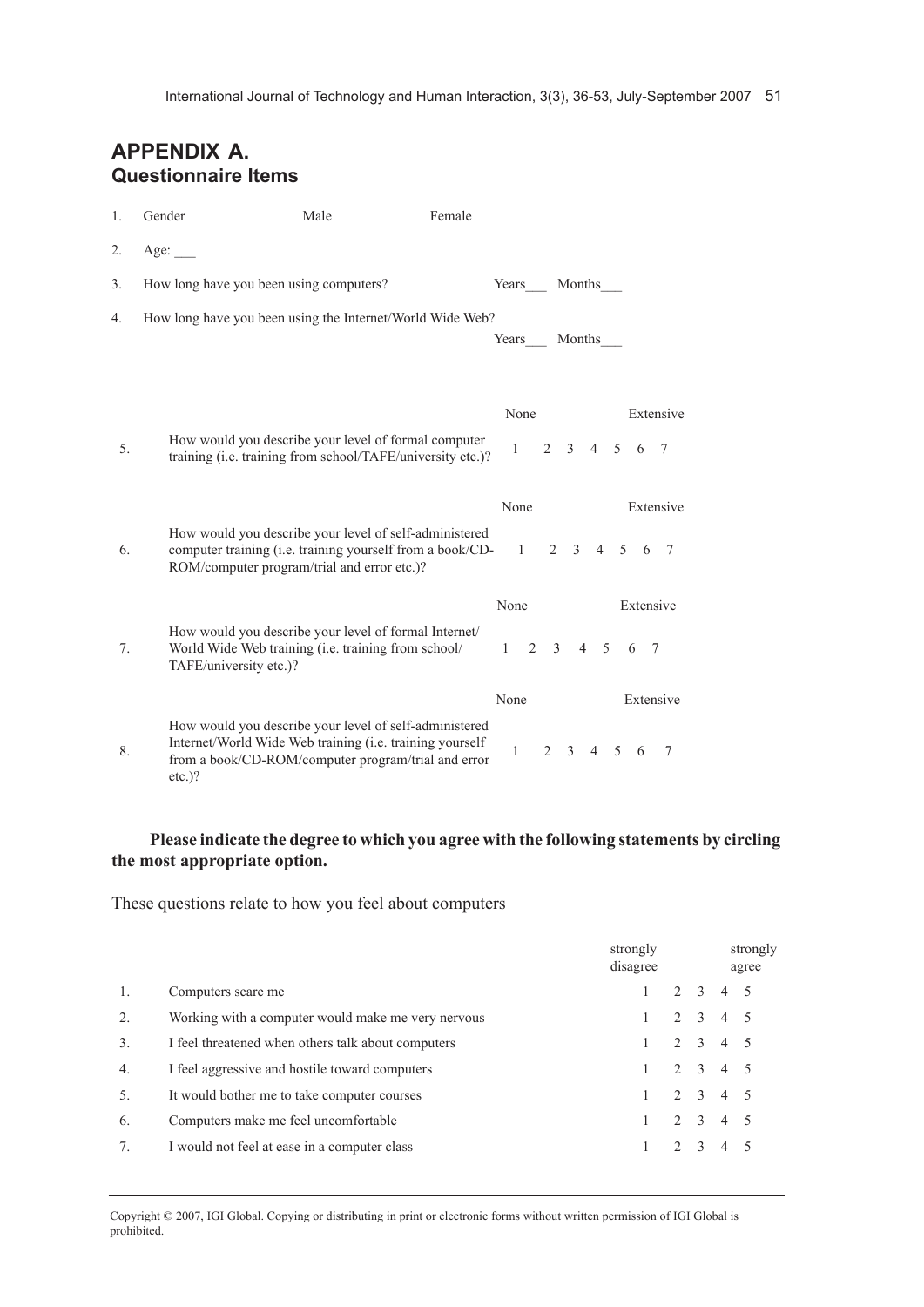# **APPEndIx A. contInuEd**

| 8.  | I get a sinking feeling when I think of trying to use a computer                                                                     | $\mathbf{1}$ | 2              | 3 | 4              | 5 |
|-----|--------------------------------------------------------------------------------------------------------------------------------------|--------------|----------------|---|----------------|---|
| 9.  | I would not feel comfortable working with a computer                                                                                 | $\mathbf{1}$ | $\overline{2}$ | 3 | $\overline{4}$ | 5 |
| 10. | Computers make me feel uneasy and confused                                                                                           | $\mathbf{1}$ | $\overline{2}$ | 3 | $\overline{4}$ | 5 |
| 11. | I am good with computers                                                                                                             | $\mathbf{1}$ | $\overline{2}$ | 3 | $\overline{4}$ | 5 |
| 12. | Generally I would feel OK about trying a new problem on the computer                                                                 | 1            | 2              | 3 | $\overline{4}$ | 5 |
| 13. | I think I would do advanced computer work                                                                                            | $\mathbf{1}$ | 2              | 3 | $\overline{4}$ | 5 |
| 14. | I am sure I could do work with computers                                                                                             | 1            | 2              | 3 | $\overline{4}$ | 5 |
| 15. | I am the type to do well with computers                                                                                              | $\mathbf{1}$ | 2              | 3 | $\overline{4}$ | 5 |
| 16. | I am sure I could learn a computer language                                                                                          | 1            | $\overline{2}$ | 3 | $\overline{4}$ | 5 |
| 17. | I think using a computer would be very easy for me                                                                                   | $\mathbf{1}$ | $\overline{2}$ | 3 | $\overline{4}$ | 5 |
| 18. | I could get good grades in computer courses                                                                                          | $\mathbf{1}$ | 2              | 3 | $\overline{4}$ | 5 |
| 19. | I think I could handle a computer course                                                                                             | 1            | $\overline{2}$ | 3 | $\overline{4}$ | 5 |
| 20. | I have a lot of self-confidence when it comes to working with computers                                                              | $\mathbf{1}$ | $\overline{2}$ | 3 | $\overline{4}$ | 5 |
| 21. | I would like working with computers                                                                                                  | $\mathbf{1}$ | 2              | 3 | $\overline{4}$ | 5 |
| 22. | The challenge of solving problems with computers appeals to me                                                                       | 1            | 2              | 3 | $\overline{4}$ | 5 |
| 23. | I think working with computers would be enjoyable and stimulating                                                                    | 1            | $\overline{2}$ | 3 | $\overline{4}$ | 5 |
| 24. | Figuring out computer problems appeals to me                                                                                         | $\mathbf{1}$ | 2              | 3 | $\overline{4}$ | 5 |
| 25. | When there is a problem with a computer application that I can't immediately<br>solve, I would stick with it until I have the answer | $\mathbf{1}$ | $\overline{2}$ | 3 | $\overline{4}$ | 5 |
| 26. | I understand how some people can stand so much time working with computers<br>and seem to enjoy it                                   | $\mathbf{1}$ | $\overline{2}$ | 3 | $\overline{4}$ | 5 |
| 27. | Once I start to work with the computer, I would find it hard to stop                                                                 | $\mathbf{1}$ | $\overline{2}$ | 3 | $\overline{4}$ | 5 |
| 28. | I will do as much work with computers as possible                                                                                    | $\mathbf{1}$ | 2              | 3 | $\overline{4}$ | 5 |
| 29. | If a problem is left unresolved in a computer class, I would continue to think<br>about it afterward                                 | $\mathbf{1}$ | 2              | 3 | $\overline{4}$ | 5 |
| 30. | I enjoy talking with others about computers                                                                                          | $\mathbf{1}$ | 2              | 3 | $\overline{4}$ | 5 |
| 31. | I will use computers many ways in my life                                                                                            | $\mathbf{1}$ | 2              | 3 | $\overline{4}$ | 5 |
| 32. | Learning about computers is not a waste of time                                                                                      | $\mathbf{1}$ | $\overline{c}$ | 3 | $\overline{4}$ | 5 |
| 33. | Learning about computers is worthwhile                                                                                               | $\mathbf{1}$ | $\overline{c}$ | 3 | $\overline{4}$ | 5 |
| 34. | I'll need a firm mastery of computers for my future work                                                                             | $\mathbf{1}$ | 2              | 3 | 4              | 5 |
| 35. | I expect to have much use for computers in my daily life                                                                             | $\mathbf{1}$ | 2              | 3 | $\overline{4}$ | 5 |
| 36. | I can think of many ways that I will use computers in my career                                                                      | $\mathbf{1}$ | $\overline{2}$ | 3 | $\overline{4}$ | 5 |
| 37. | Knowing how to work with computers will increase my job possibilities                                                                | 1            | 2              | 3 | $\overline{4}$ | 5 |
| 38. | Anything that a computer can be used for, I will not be able to do as well in<br>some other way                                      | 1            | $\overline{c}$ | 3 | $\overline{4}$ | 5 |
| 39. | It is important to me to do well in computer classes                                                                                 | $\mathbf{1}$ | 2              | 3 | $\overline{4}$ | 5 |
| 40. | Working with computers will be important to me in my life's work                                                                     | 1            | $\overline{2}$ | 3 | $\overline{4}$ | 5 |